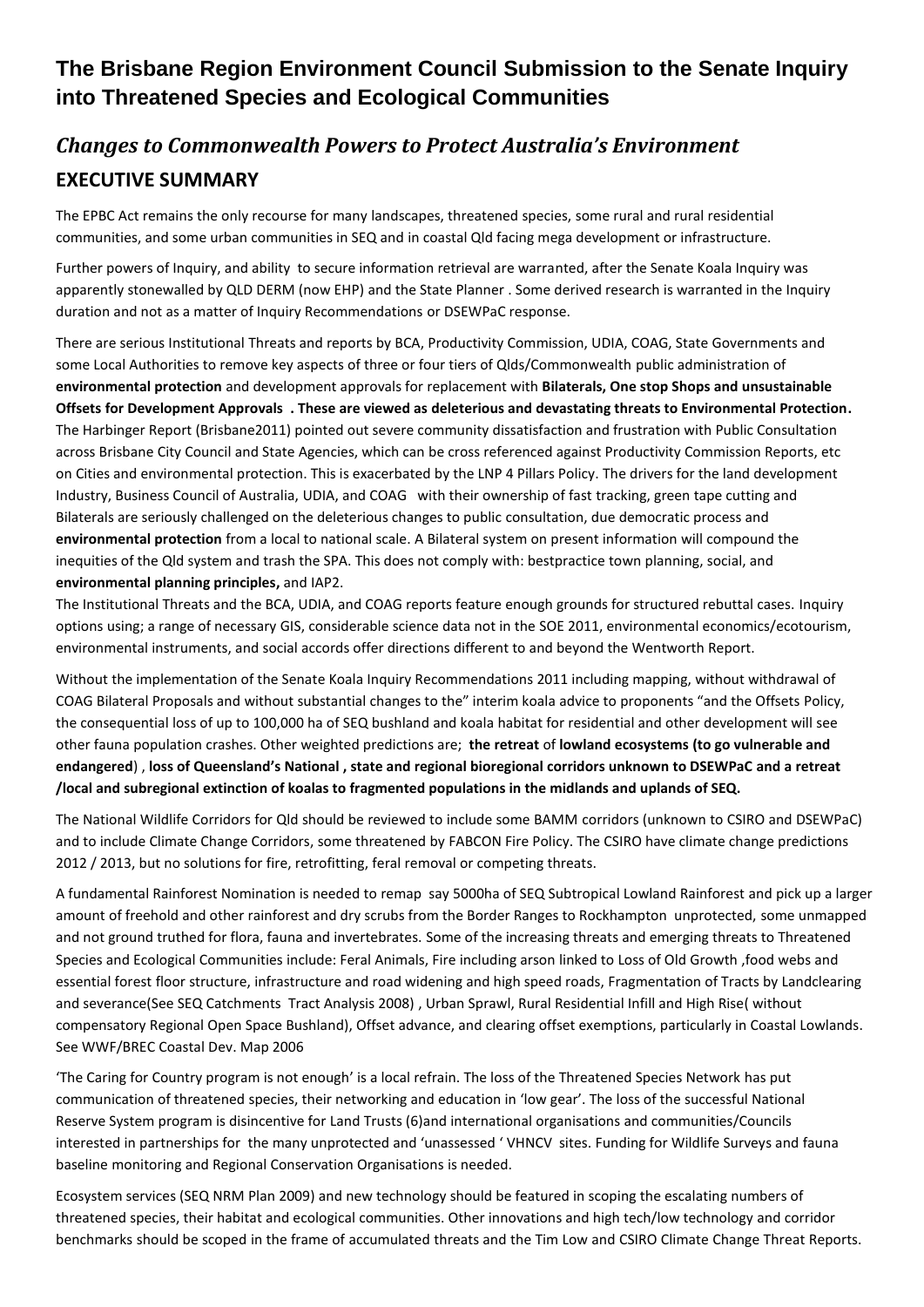| <b>INDEX</b>                           |                |
|----------------------------------------|----------------|
| <b>Executive Summary</b>               | $\mathbf{1}$   |
| Index                                  | $\overline{2}$ |
| Preamble                               | 3              |
| <b>Inquiry Futures</b>                 | 4              |
| <b>UDIA BCA &amp; COAG PROPOSALS</b>   | 5              |
| <b>BILATERALS</b>                      | 6              |
| Vegetation                             | 7              |
| <b>Local Government</b>                | 7              |
| <b>Subtropical Rainforest</b>          | 9              |
| Koalas                                 | 10             |
| Qld Offsets                            | 12             |
| <b>Qld Government Responsibilities</b> | 16             |
| Wentworth Group                        | 17             |
| <b>Other Topic Areas</b>               | 18             |
| <b>Threatening Processes</b>           | 18             |
| Threats                                | 19             |
| Climate Change                         | 20             |
| Coastal Lowlands                       | 20             |
| Roads                                  | 21             |
| Case Study                             | 21             |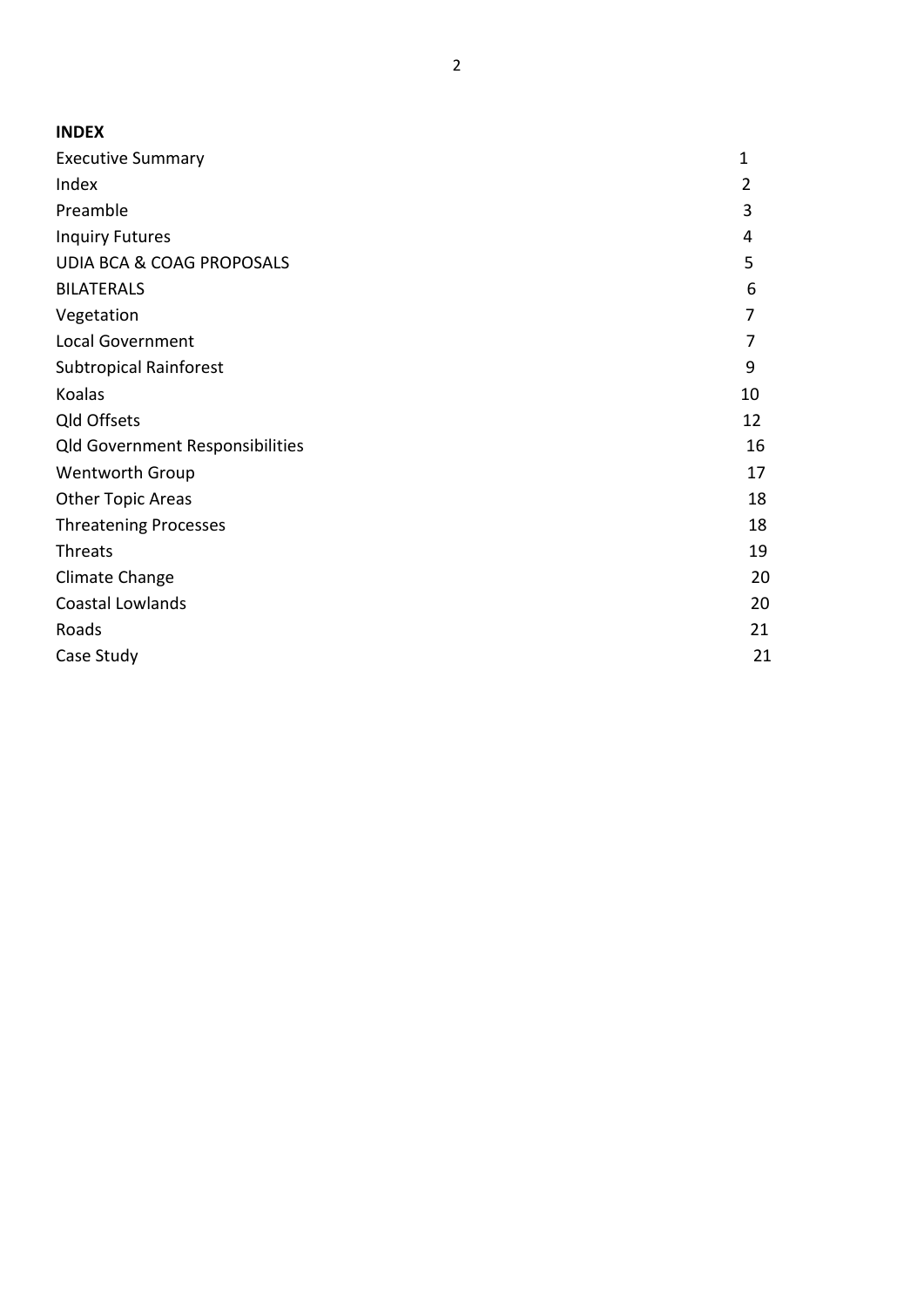#### **PREAMBLE**

The 2011 State of the Environment Report reported there are "increasing risks of population collapses in substantial proportions of most groups of plants, animals and other forms of life across much of Australia"

The findings of BREC here are generalist, derived from 20 years of Committee work and at the interface of Community and Conservation Groups with; Local Govt, Developers and State Agencies and the Commonwealth. This is not a comprehensive description of the SEQ Bioregion, which does not exist beyond SEQB BAMM December 2007 (3 reports, GIS and supporting Information). However this is a subregional terrestrial snapshot with local links to trends and threatened species.

At a Commonwealth Biodiversity Strategy workshop in Brisbane in early 2009, Dr. Don Sands OAM, Dr Teresa Eyre (EPA) and Mr Des Boyland (WPSQ) indicated the lack of Commonwealth resourcing for baseline ecological surveys, and monitoring of Threatened Species. In spite of Wildnet records, many subregions and Local Authorities do not have adequate baseline flora and fauna surveys.

With the loss of Threatened Species Network, National Reserve System funding dissolved, there is a need to fund the Regional Conservation Group Networks, such as WPSQ HQ, Gecko, TREC, SCEC and BREC as well as Australian Rainforest Conservation Society (ARCS) and AWC in order to communicate, educate and to seek partnerships for ACQUISITION and protection. Organisations such as EDO, BREC, ARCS and WPSQ have had their Qld state funding abolished.

The submissions of Professor Lindenmayer, Dr.Burbidge, Dr. Wionarski, Dr. Ashworth, Lee Curtis, Humane Society International, ANEDO, Gecko and the Colong Committee are supported on the grounds of some similar findings and conclusions from local Qld cases.

The "Historical record of Qld State Government" on these Terms of Reference matters is not really visible from submission 130. The disclosure, destination and accounting of Commonwealth Funds given to EHP , DERM, EPA etc would be relevant to look at, including unpublished EPA regional WORK undertaken for the Vegetation Management Act2000(refugia, biodiversity hotspots etc), land acquisitions / NRS Reserves, Vegetation Mapping successfully published, Biodiversity Reporting and Mapping for Qld (BAMM)(not endorsed by legislation) and Coastal Planning (gutted). Threatened Species Research and numbers of Recovery Plans delivered and cost and irretrievability of environmental data to the public are a matter of priority public interest.

In line with coastal lowlands threats a WWF/BREC COASTAL DEVELOPMENTS MAP 2006 and report, XL spreadsheet is attached. A Response to Interim Koala guidelines for Proponents is attached. A BREC Bahrs Scrub LAP Report featuring proposed loss of Koala Habitat and lack of adequate protection for 5 Threatened Plant Species is attached. A SEQ Catchments /WPSQ Quoll Observation map for Logan City Area is attached.

#### INQUIRY FUTURES

**The further powers of inquiry and ability to secure information retrieval are warranted, after the Senate Koala Inquiry 2011 was apparently stonewalled by Qld. DERM (now EHP). See Koala Attachment. Some derived research may be warranted in process, particularly GIS Mapping, examining the 10km, 50km and 100km Coastal zone (SOE 2011) and listing of species in the duration and not as a matter of Inquiry Recommendations.**

**The drop out of the National Reserve System funding has severe impacts at a Local Government and EHP level in progressing reserves in partnerships with Land Trusts for Very High Nature Conservation Value (VHNCV) sites with threatened species and threatened species habitat in peri urban, rural and wild places habitats**. The SEQ Interests include the FGK, Darlington Range, and Mt Cotton, Bahrs Scrub (Beenleigh) and Chambers Creek, Ebenezer, Rosewood Scrubs and Pine Mountain area and multiple Sunshine Coast Hinterland sites.

Other sites, arguably of National Significance in the leasehold lands of Central Qld Sandstone Belt, Great Dividing Range, Cape York, and Gulf Plains are barely mentioned and could be alienated by the LNP Government. Other sites exist in freehold coastal ranges.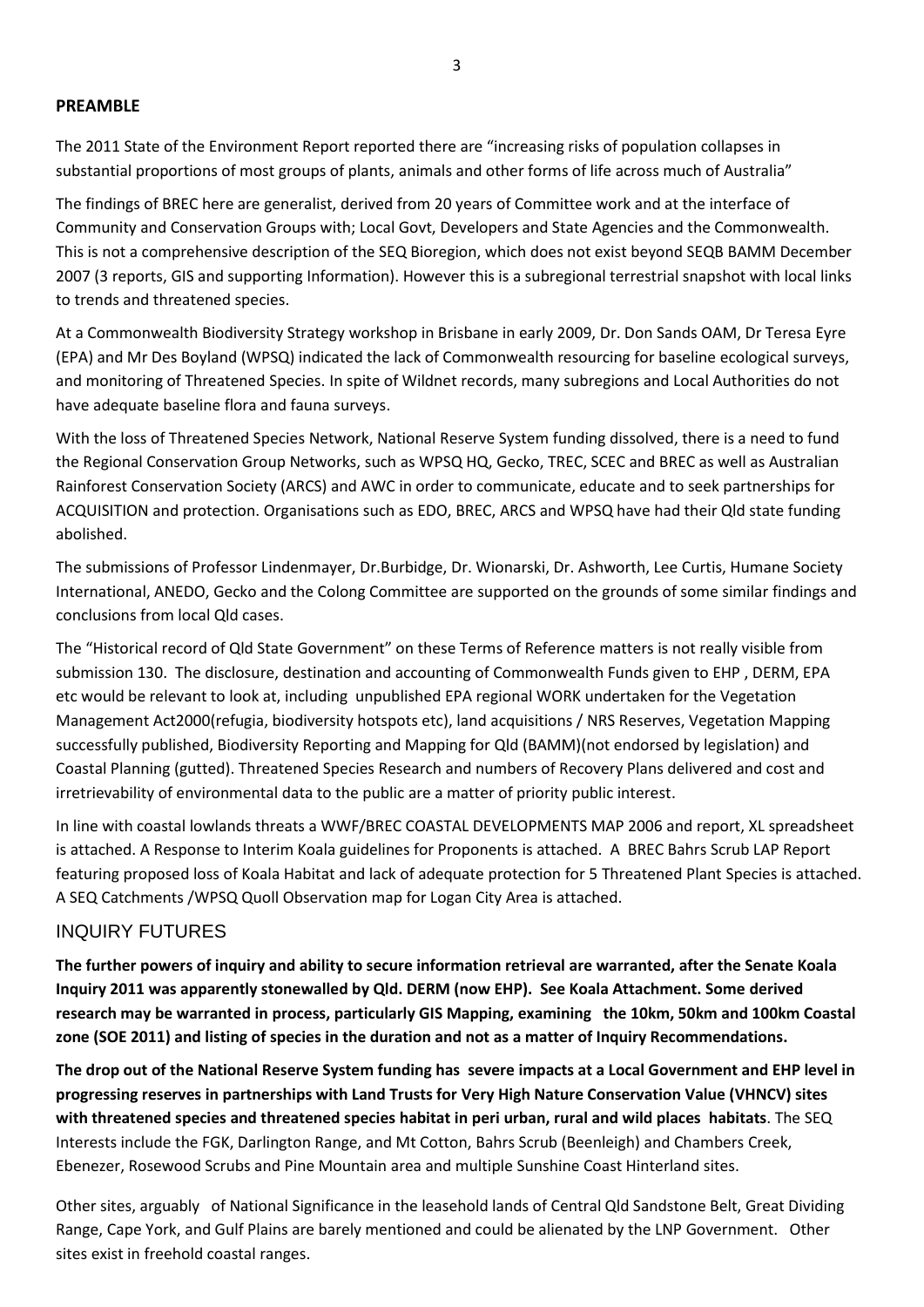In viewing Queenslands Threatened Animals by Lee Curtis et al, the threatened species habitats are diverse and largely spatially separated. A correlation of threatening processes and habitat maps is beneficial to aggregating some common threats and a few spatial threats.

The aggregation of near threatened species lists , near threatened species habitat and near threatened ecosystems are spatially necessary but they do not necessarily give the wider specific spatial impacts of; each feral species, widespread anthropocentric changes (See SLATS clearing Reports and maps) burning impacts ,Cultural Heritage losses, and marine impacts. However the separate tools and mapping of SEQ Catchments, on derived biodiversity hotspots, threatening processes, ecosystem services, confluence and corridor tools give a more comprehensive ability to quantify existing /emerging threats and Institutional Threats, in order to designate sites and "things we want to save", only possible with Land Trusts like AWC and revitalised Commonwealth programs and regional networks and conservation group resourcing.

**The Coastal Lowlands are under escalating threats with the loss of; Coastal Plan Instruments and some regional plan components and Roll back of the Sustainable Planning Act** .New QLD LNP government roll back s include, Parts of Regional Plans /DIPSID Branches, losses of referral coordination of MCUs, mega development, and Local Area Plans, and Institutional Arrangements, fast tracking and green tape cutting and ongoing ULDA satellite cities with more PMAVs and clearing. The office of Minister of Economic Growth has taken over ULDA and more Major Projects applications and designations continue.

While a current definitive coastal map is not available the WWF/BREC Coastal Development Map 2006, report and XL Spreadsheet of ABOUT 230 coastal development sites is attached.

It is also possible to identify a framework and a map for near threatened; sites, species and ecosystems, particularly in the Coastal, Galilee and Fitzroy Geological Basins.

In view of the Terms of Reference there are leads for the Inquiry to ecological professional organisations, academics in pursuit of State Agencies data, if the staff, Programs, Institutional Arrangements, or the Branches do not remain? The T.O.R. -the Historical Record of the Qld Government in key threats to listed Species.and Ecological Communities.., Recovery Plans, Management of Critical Habitat, Regulatory and Funding Arrangements, and Risk Management is not readily apparent from the EHP website or submission 130.

The ability to place threatened species in particular ecosystems is restricted to a fewer number of dwindling scientists. The Qld LNP Government may not allow these scientists, administrators, or consultants, starved of state / federal funds to appear in Brisbane or fund interstate or intrastate travel. It is the public interest to see what has been achieved by EHP relating to the terms of reference with and without state and federal funding. Some Academics have been told to keep their heads down.

The Climate Change has been documented by CSIRO periodically and in 2012 and 2013, indicating a bleak future for the Biomes in Australia. Parts of CSIRO do not support Climate Change Corridors. Some of the threats to the National Reserve System, threatened species and ecosystems, and the Biomes pose similar and competing threats to Climate Change.

There are Environmental Planning Instruments largely but sporadically applied in urban or peri urban situations. **The Recommendation is that these need to be collected across the States (SEP 44), tool boxed and examined for application to the total landscape to be affected by Climate Change, coastal Development and mining.**

**The Recommendation is that the Inquiry Opportunity use a range of GIS from EHP, CSIRO, SEQ Catchments possibly Atlas of Living Australia appears a necessary action.**

 The inquiry uses for GIS appear to be beyond the SOE 2011 – refining Major Vegetation Groups tables 8.6 and 8.7 and looking at subregions, wetlands and regional ecosystems.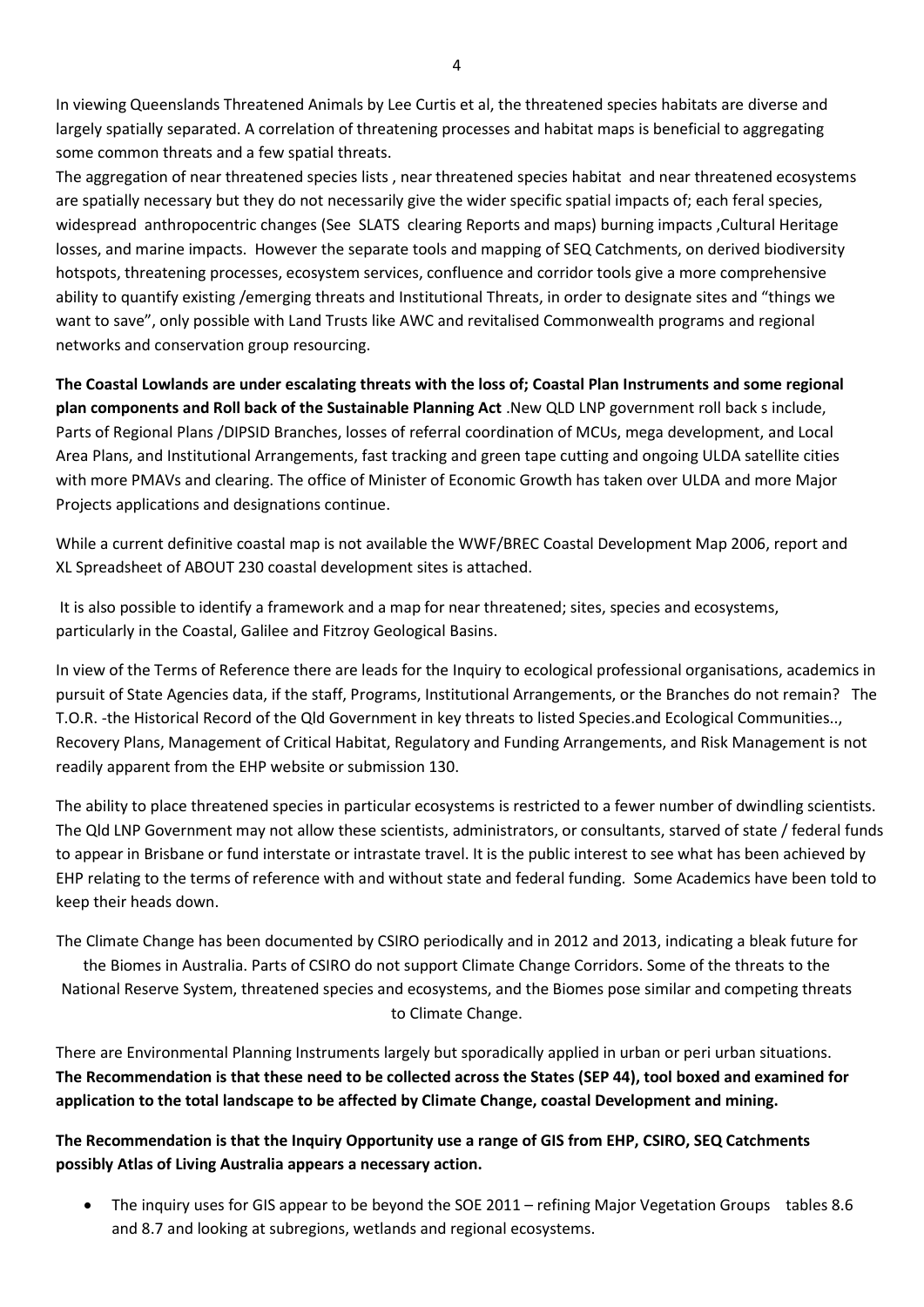- Map examination of the coastal zone species and ecosystems going near threatened and threatened
- Better calibration of the 3 biomes and SW Western Australia for Climate Change Affected landscapes.
- Use of biodiversity hotspot, corridor tools and ecosystem services tools pioneered for example by SEQ CATCHMENTS.

**The recommendation is that the Inquiry review the economic needs for threatened species and ecological communities in light of Threatened Species Network cessation , Baseline Environmental assessment Funding, National Reserve System Funding , and Role of Conservation Groups funding cuts.**

# **UDIA BCA & COAG PROPOSALS**

**The drivers for ;the land development industry , Business Council of Australia, UDIA,and COAG, with ownership of fast tracking, green tape cutting , Bilaterals and deleterious changes to the EPBC Act are seriously challengeable to the point where many of their mantras can retreat into urban myths.** These exposures include : landbanking and

withholding lots from the market,

shape shifting environmental assessment into CODE operational works, and

promoting the fallacies of environmental net gain and deliverable Offsets, replanting for remnants , Fauna

Translocations , exemption from vegetation offsets

Industry undertaking ULDA Satellite City Developments (with clear felling) which require ratepayer subsidy for LOTS and other infrastructure

The History of lobbying of UDIA etc since 1997(Unfinished Business) features the respective captured governments debilitating rollback legislative actions of ;

Loss of column 5 DA rejections,

loss of EIS triggers and then EISs,

Loss of Strategic Plans and Policies ,

application of Preliminary Approvals to reduce stage development to CODE,

fast tracking , and

invisible CODE development ,

legislative and administrative demolishing of consultation, SOME REFERAL COORDINATION and environment assessment .

THE best practice obligations of deliverables seen elsewhere include : missing contributions of Local ,Metropolitan and Regional Open Space bushlands, missing real Community Infrastructure contributions and missing Green Fauna Infrastructure in Qld

The disasters of Legislative rollbacks, development facilitation, and vegetation offset and offset exemptions and ministerial rezoning mantras (ULDA) roll on in QLD. ULDA infrastructure costs are capped so Local Authorities/ratepayers have to subsidize; residential lots at \$5,000 ea, transport infrastructure/road widening, and regional open space. Clearing and koala habitat controls do not apply to ULDA and mining

INDUSTRIAL The need for Industrial Land is seriously questioned for estates that have had vacant land for 30 years and new empty factories for smaller periods. Koala Habitat and melaleuca Irbyana areas at Ebenezer Inland Port have been immortalised for one of the big developers Mirvac eventually buying "the magic pudding" a lot which multiplied by millions of dollars with each successive transfer. Other koala Habitat (Blue Gum) mapped by AKF at Yatala Industrial is being cleared. The proposals by DSD Qld for an Industrial Estate (inland Port) at Bromelton are the size of Gladstone twenty five kilometres long in riverine farming land. Other Essential Koala Habitat at Park Ridge (mapped by Dr Lester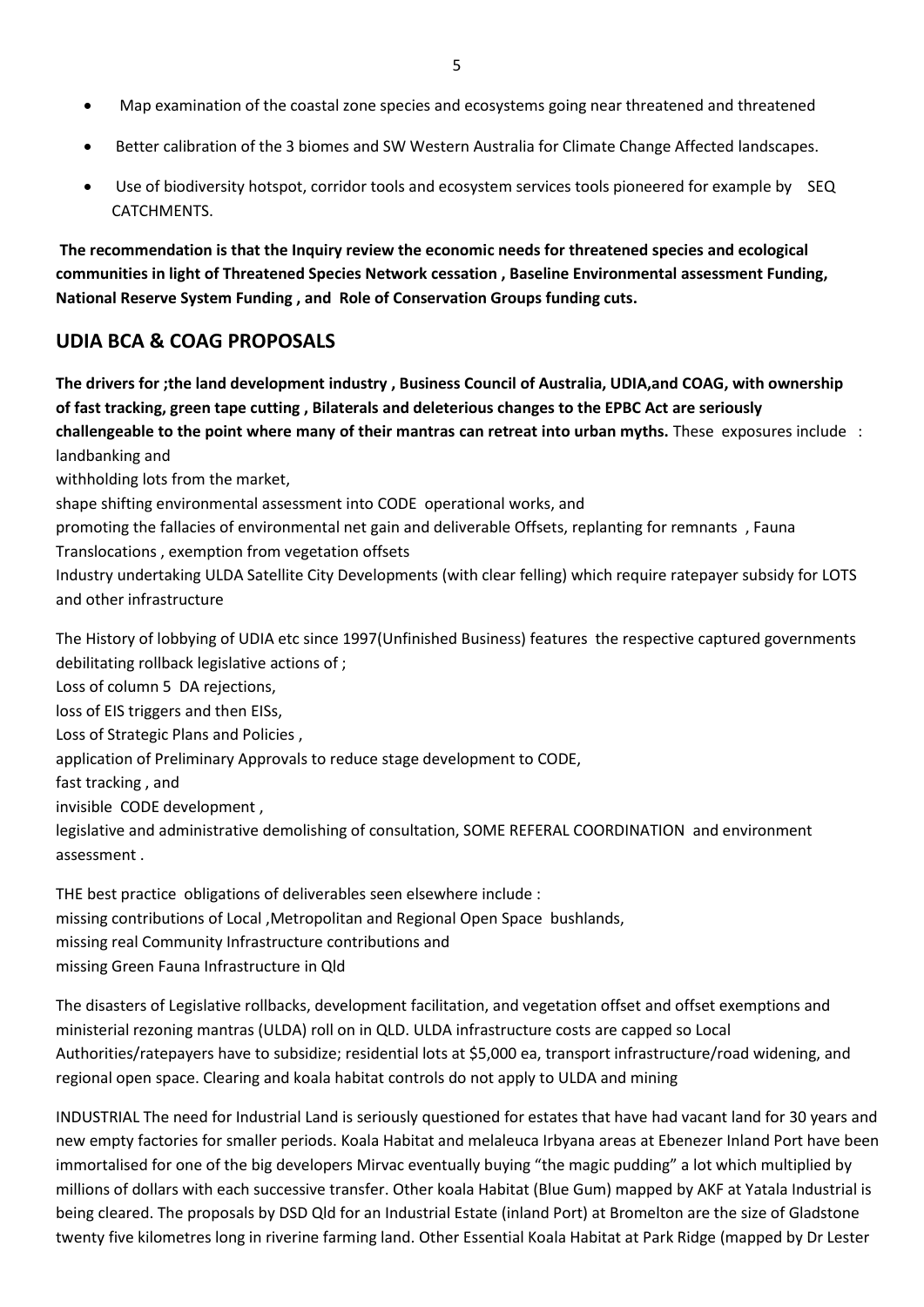Pahl 1991) is proposed and ticked off for Industrial. There is a glut of vacant and prezoned Industrial Land obviously tied to tax write offs or some other devices.

RESIDENTIAL There is a glut of investment housing on the Gold Coast reputed to be 10 years supply obviously tied to negative gearing. The only vacant lands left for residential is Urban Footprint lowlands in Coomera bushlands (koala habitat with koalas being translocated to midlands and uplands) and some rural valley floors of the five rivers outside the HNCV midslopes subject to some extractive industry type Residential. There is a Qld need for housing shown by natural population increase but the net inward migration has slowed, a reverse brain drain exists, **and the future urban need does not match PIFU /OESR high and medium SEQ human population projections or broad hectare mapping.** 

The Local Government Association Qld in "the Review of Land Supply and demand in South East Queensland Oct 2012" , states about 59,000 lots are approved but only 22,000 ....are *finished for sale*.", "... It should be possible to increase the supply of lots to the market when economic conditions improve." The need for fast tracking appears to be a fallacy except where developers are manipulating and playing the market. **So developed land supply is largely a function of withheld lots, of niche, manufactured and high market destinations and some developers are changing the products**. This has little to do with Councils or Communities holding up developers, where respectively there are legitimate compliance issues or where there are substantial social, environmental and infrastructure issues now virtually unappealable (bad or conflicting planning).

## **BILATERALS**

**There are serious institutional threats and reports by BCA, Productivity Commission, COAG, UDIA etc, State Governments and some Local Authorities to remove key aspects of three or four tiers of Qld /Commonwealth public administration of development approvals for replacement with Bilaterals and One Stop Shops for most Development Approvals. This appears to refer to categories d, f, and g of the Terms of Reference.** 

The COAG Business Advisory Forum, APRIL 2012 advocated: -

2.Streamlining environmental assessments and approvals.

3. Improving the efficiency of major project development approvals.

4. Improving the development assessment processes for low risk, low impact development.. As well as the urgent need to finish the existing seamless "Natural Economy Reforms" . These actions are a frontal assault on the shaky IDAS process and dissembling public consultation in Qld without the commonwealth checks and balances and without Qld environmental law reform.

These **current and future removals**(Predicated by the Qld LNP 4 Pillars policy ) include ; parts of existing Planning and Environment legislation and Statutory Plans, institutional arrangements , agency branches, decision making processes, programs and consultation outcomes.

This Planning and Environmental Legislation has taken twenty years to develop by political, scientific, professional body and green groups lobbying, and legal building blocks and consultation processes. The rollback of the Qld Integrated Planning Act 1997 losing; strategic planning and strategic planning policies, EISs and triggers, column 5 rejection of D.A.s and now further items in the Sustainable Planning Act knocks out planning and ecological principles. This features fast tracking , redtape/green tape cutting and largely uses invisible CODE Development, e smart, DAPRA OWLS(Council of Mayors) ,etc and severing of Institutional arrangements further truncating referral coordination, public notification, consultation and objection processes.

The Harbinger Report (Brisbane 2011) pointed out severe community dissatisfaction and frustration with Public Consultation across Brisbane City Council and numerous state agencies which can be cross referenced against various Productivity Commission Reports, etc on Cities (Brisbane) and the environment

The difficult predicament facing residential communities (BCC Draft City Plan December 2012- with a proliferation of CODE development for Medium Rise and High Rise, in 51 Growth Suburbs and **loss of bushland in Emerging Communities)** and ULDA development (**these cannot be appealed or clearing stopped)** affected communities in BCC , Greenbank (Greater Flagstone-LCC)and Jimboomba/Yarabilba (Logan City Council) and Ripley( ICC)has not been revealed , in terms of equity to legal defence of the environment or threatened species habitat .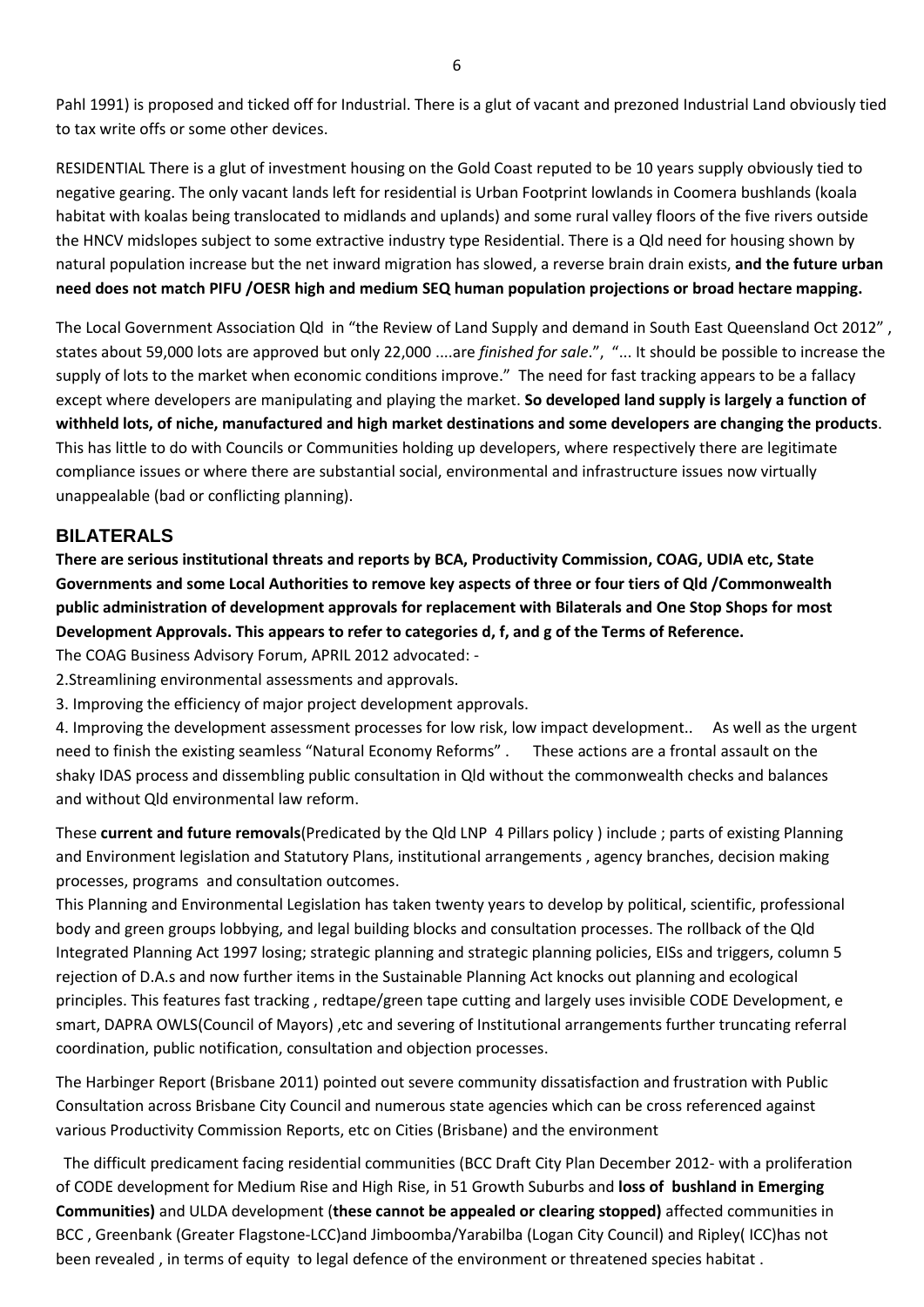The threatened position in which, the lowland regional ecosystems and threatened (koalas), Quolls (Endangered) and common species (gliders) are actually in, has not been currently been revealed, because of few threatened species monitoring projects and no SOEs have been undertaken by; DIPSID (State of Region Report) recently and larger Local Authorities since 2000. The last Greater Brisbane Wildlife Survey was early 1980s.

 The BCA, COAG proposals for Bilaterals etc, and UDIA ("Unfinished Business"- Wenser 1997?), Greentape 2012 and other recent Qld LNP deleterious changes to Planning and Environmental Law 2012 further attack the consultation processes Groups and Residents (Harbinger Report ) were complaining about. The Qld LNP Government 2012 constitutes a policy return, back to the 1980s where little environmental legislation and legal resource existed. John Sinclair, QCC and labor lawyers managed to stop Minister Russ Hinze doing away with Local Government Act Appeal Rights at that time.

The campaign worked then, however recent changes to the Sustainable Planning Act are a virtual reversal. These put the risk of residents or groups losing Planning and Environment Court Appeal cases up to the unprecedented awarding of Costs (say >\$100,000 up per party). This will stop nearly all community groups lodging appeals, to save ;Liveability, Heritage**, Esplanades, Bushland Corridors**, **Koalas**, **Habitat, Wetlands**, **Threatened Species** or making Councils adhere to their Planning Schemes , or achieving better outcomes ,by settling out of Court. Some may not even appeal to go to mediation. Many Councils will just roll over, or let deemed refusals roll on irrespective of their Planning Schemes or local laws.

Bilaterals would only make approvals

- One stop shop
- CODE consolidated(Invisible),
- Faster track and
- worsen current Qld situation for biodiversity, threatened species and communities
- "Seamless unaccountability "with loss of public notification ,public consultation and appeal rights
- Nearly unchallengeable without an AAT Equivalent, which would need to be connected to State and Local Government Law and a 2011 costs regime

**The Recommendation is that the Inquiry follow the regulatory and physical impacts of the BCA and COAG Bilateral Proposals and develop building blocks that logically temper and refute the development case and that logically follow the intents of the current EPBC Act to Protect Threatened Species and Ecosystems with a net environmental gain, case law and various precautionary principles.**

# **VEGETATION**

Peak Conservation organisations and Agencies in Australia may mistakenly consider that Vegetation Clearing has been solved in Qld. There are a range of Pre March 2012 issues such as firing/over firing, Old Growth loss, unprotected Regrowth, Community Infrastructure resumption override, and Permits, PMAVs and Offsets and exemptions from offsets under the Qld Vegetation Management Act which are out of sight, some not on a public register and arguably out of control, but mapped and documented and perhaps? prosecuted by SLATS several years later. These manipulations are further unsustainably fragmenting this landscape legally and illegally to the detriment of common and some threatened species to the levels of local, lowlands and subregional species status category jumping and extinctions.

# **LOCAL GOVERNMENT**

The lack of Monthly or Annual Reporting by the BCC s Natural Environment and Sustainability Branch may hide millions of dollars worth of Biodiversity Mapping and data bases. These include The Flora and Fauna Inventory System FFIS, The common Nature Conservation Classification System (BCC CNCCS), BCC Vegetation Mapping (unassessed by Qld Herbarium), Ecological Corridor Mapping and Biodiversity Mapping (biodiversity Strategy (circa 2006))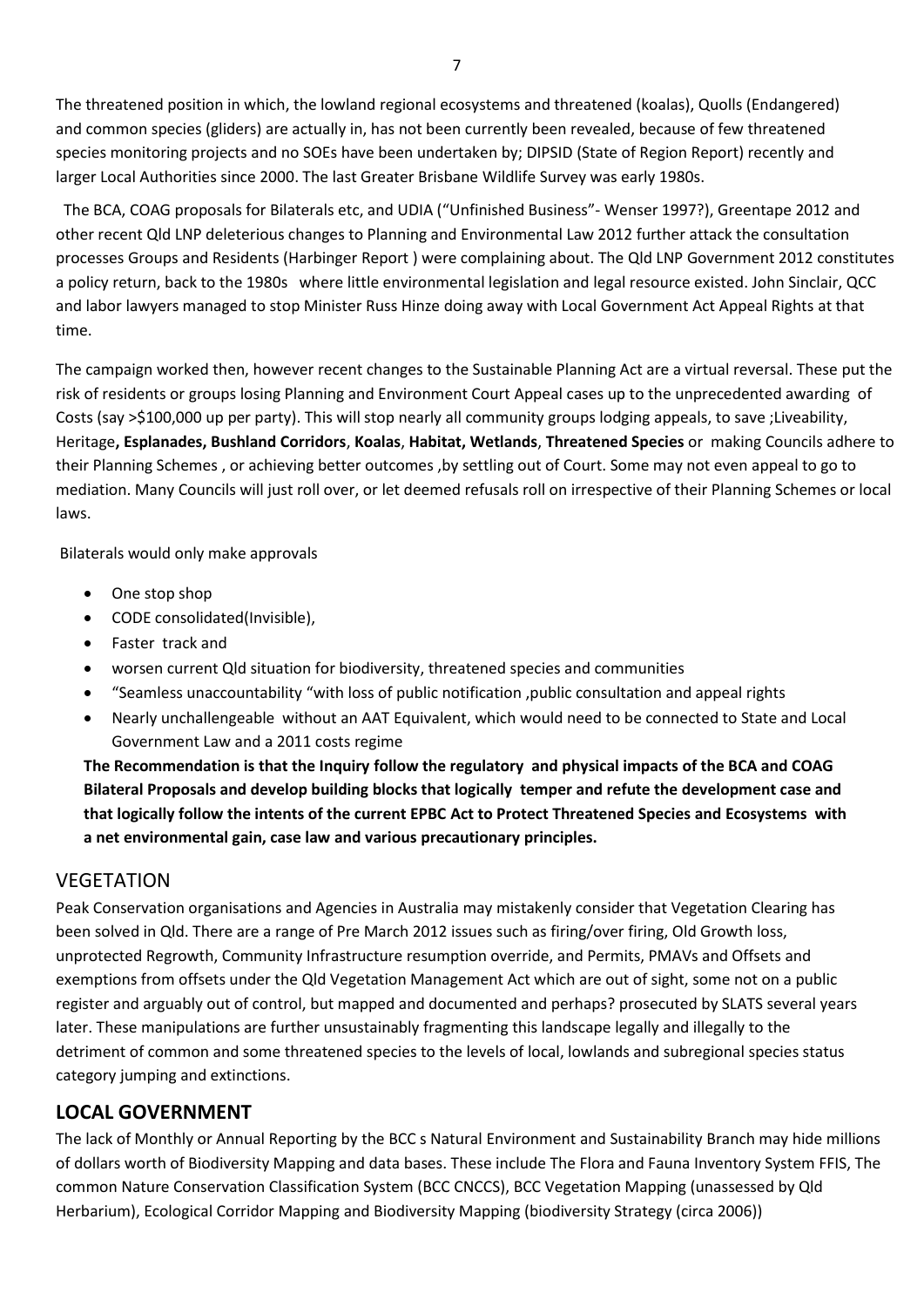The status of Environmental Data bases is quite contentious with koala habitat mapping, reports and GIS and cherry picked Local Authority CNCCSs difficult to obtain. Sites which are Third Party or professionally assessed are difficult to get upgraded at biodiversity hotspots at Cornubia Wetlands and Berrinba and Chambers Flat in Logan City Council. Availability of the environmental data bases and reports across many Local Authorities is difficult and haphazard. See SEQCatchments/WPSQ Quoll Map south of Brisbane

The case against Local Authorities holding up development was statutorily refuted by QLD Local Government Association with the revelation of large amounts of approved lots, but non construction of half of these lots. The attacks on residents and green groups as holding up development appear ephemeral with few groups getting to Court, with poor Qld success rates, some knocked out by almost compulsory P& E Court Mediation.

**These issues may appear on the surface to have little to do with threatened species or ecological communities**, **but affect public consultation and appeals on the environment and development.** Further the historic wars against vegetation and common species and the post 1970s machinery of urban sprawl, coastal development and infrastructure have seen build up of Environmental Planning Instruments and consultation processes in the 1990sand Environmental Legislation later. However the Qld Planning and Environment Court was used successfully in saving Illidge Blue Butterfly Habitat in Redland Shire, and by BCC in Koala Habitat Cases in Rochedale and in Vegetation clearing prosecutions. In other P &E Court outcomes, community and conservation groups have been helped by EDO over a long period. These have been environmental holding actions but low key.

These conflicts have done several things.

Firstly the development/infrastructure/agricultural industries by Landscape attrition ,by default have eventually forced governments to put flagship species (and ecosystems) such as the koala and quoll and some frogs, birds and reptiles, on threatened species lists, , when previously the State Environmental, and Planning Legislation largely did not protect them.

Secondly the vegetated Lowlands are set to follow to Vulnerable Status or perhaps disappear , with the SEQ Regional Plan2010(say 42 precincts- perhaps half with remnant vegetation and koala habitat) and with the large land holdings (wetlands)of some Port Authorities of Qld : Port Alma/Gladstone, Mackay , Abbott Point and Townsville. **The lowlands Ecosystems partly afforded protection under; the VMAct for Endangereds, the coastal plan (now gutted), and the Integrated Planning Act prior to2002, have largely disappeared in Gold Coast City.**

These 42 precincts include; Ipswich City (Ripley (ULDA), Greater Springfield, Western Corridor and Investigation Areas), Moreton Bay Regional Council (Caboolture River-Major Project), BCC (Emerging Communities and Fitzgibbon/Carseldine (ULDA)). The Logan City Council features Greater Flagstone & Yarabilba Satellite Cities(ULDA), Park Ridge, Bahrs Scrub(See Attachment) L.A.P.s and 900 Urban Infill and 47 roads predicated to jump from 2 to 4 lanes in the One Network Plan (LCC & TMR MOU)), Sunshine Coast has Biodiversity Hotspots (Noosa Shire (Noosa Biosphere Reserve)set to secede) and other lowlands exists in Coastal Cities( Hervey Bay Coast ,Mackay Townsville) .

The SPA and the Planning and Environment Court do not protect Koala Habitat outside the SPRP koalas (poor mapping), leaving communities to mount objections and campaigns against Local Authorities and developers. Port Authorities (valuable vegetation and wetlands) are outside the Sustainable Planning Act .A Bilateral system on present information could compound the inequities of the Qld system and reduce 30 day notifications and possibly remove the SPA objection process. **This does not comply with best practice, some other States standards and IAP2**

Thirdly the facilitation of major projects originally in charge of the Coordinator General 1973, has grown to include part of Department of State Development, Major Projects Office, Premiers Dept, Treasury, DIPSID and now office of Minister of Growth (Growth Office), while Transport and Main Roads have done their own thing. The standard of Assessment has deteriorated and very little environment assessment, and FEW offsets delivered and nil green infrastructure charging has been implemented.

Fourthly Some Threatened Species are poorly protected in Qld by the Nature Conservation Act and some Regional Ecosystems and Regrowth by the Vegetation Management Act. However the Biodiversity mapped under the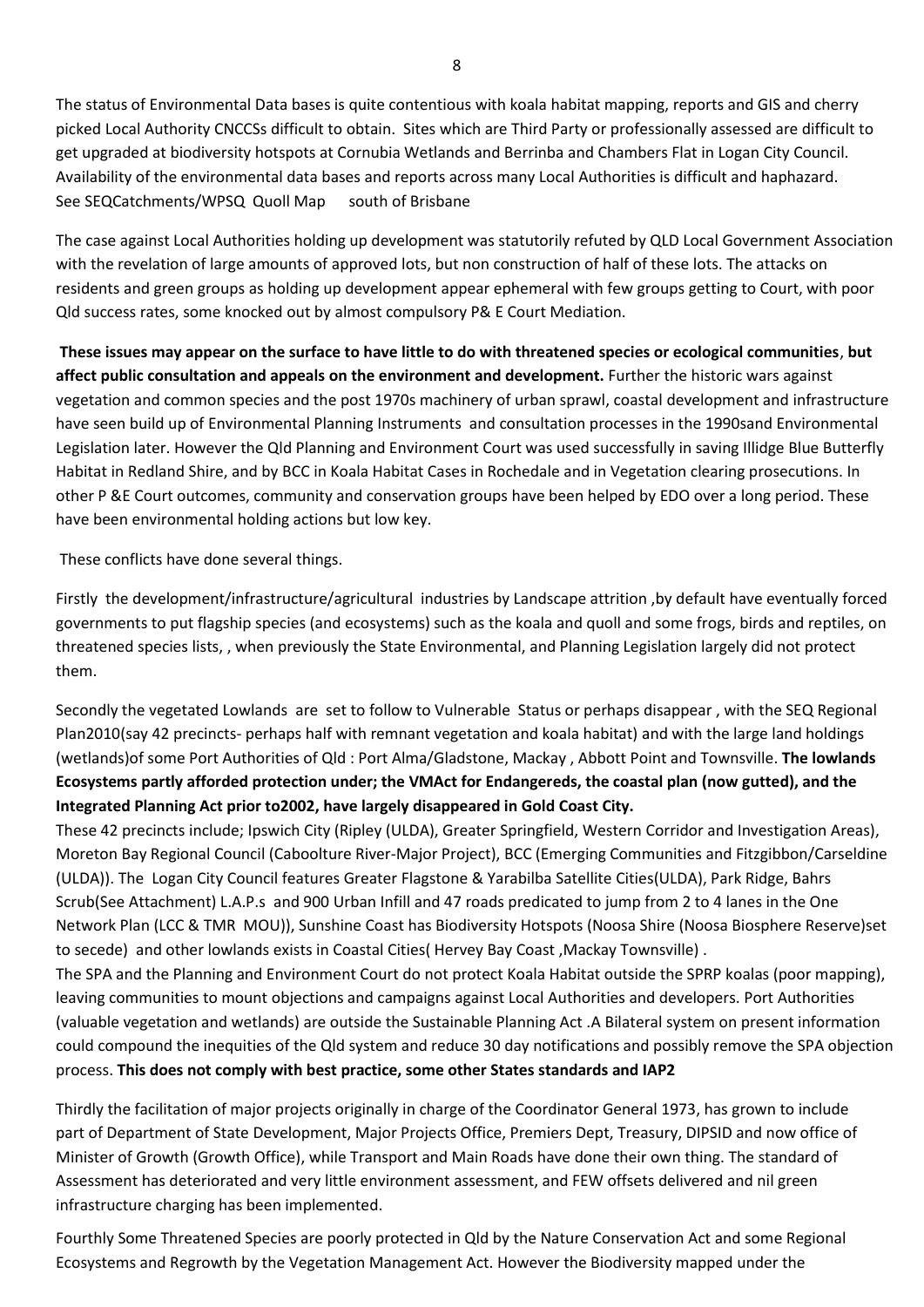Common Nature Conservation Classification System CNCCS (WESROC in SEQ), and the State Biodiversity Planning Assessments by BAMM have never been given head of powers protection in Qld. These BAMM Bioregions include SEQB, Central Qld Coast, New England Tablelands, Brigalow, Mulga, Mitchell Grass Downs, Gulf Plains, and Einasleigh Uplands. **These sets of Biodiversity mapping and expert reports relating to landscape, flora and fauna, and circa 30 data sets per property or polygon including corridors (Local Authorities and Biodiversity Unit (Steve Howell EHP)) have been missed by** 

- **ANU and Great Eastern Ranges (Alps to Atherton ),**
- **CSIRO Corridor Report , and**
- **SEWPaC (National Wildlife Corridors),**
- **this is an unacceptable situation for, SEWPaC and Qld Biodiversity and Queenslanders.**

ehp.qld.gov.au/ecosystems/biodiversity/biodiversity assessment and mapping methodology bamm.htm Each Bioregion Report is on CD. seek other agreement for ARCVIEW GIS

These Reports and maps were amalgamated in an unpublished Report "Connectivity Conservation in Queensland" by a previous Minister Kate Jones DERM Feb. 2011. Held by Qld. Local Government Association Library. **The Recommendation is that the "Connectivity Conservation in Queensland" and supporting Bioregional Information be incorporated in the Inquiry Transcript and that National Wildlife Corridors for Qld should be reviewed to include some BAMM corridors as State and National Corridors and to also include Climate Change Corridors.**

# **SUBTROPICAL RAINFOREST**

The coastal Vine Scrubs listing protection afforded by Minister Garrett, and more recently Subtropical Lowland Rainforest (STLRF)listing in NE NSW and SEQld are a required commonwealth barrier to development, but further mapping is needed in Qld. Unfortunately much of the **rainforests and dry scrubs** regional ecosystems in Qld, particularly STLRF(missed) and smaller ones still remain unprotected and unassessed for fauna (some also as unmapped vegetation Pers Comm. SEQ Catchments), but also those under 1300 mm isohyets, and above 300m AMSL. (Commonwealth parameters). This arbitrary rainfall 1300mm p.a. division (not advertised) misses Scrubs west of the Tweed Range in Clarence and Richmond Rivers Catchments , some on alluvium ,some in gorges, some with a cloud component, others spring fed, others in Qld, in the Darlington Range, Pine Mountain area Ipswich, Mount Byron in SEQ Bioregion, Sunshine Coast Hinterland and others north of Maryborough . So the parameters of White Booyong and 30 other plant species and lower threshold of 1300mm annual rainfall appears discriminatory for Western NE NSW and Sub coastal SEQLD SCRUBS when the plant species are checked and the annual rainfalls have dropped from 1300mm one hundred and twenty years ago.

See VineForest Plant Atlas for SEQld by Forster, Bostock, Bird and Bean 1991 where one third of the 320 sites have White Booyong but most are below the 1300mm isohyets and do not have fauna surveys (Common wealth parameters) and are not mapped or scoped by the STLRF Listing. The SEQB Dry Scrubs, others unmapped, and many Rainforest R.Es largely have dubious protection when only some are in Reserves and they are not EREs. **There may be another 5,000 ha of Subtropical Lowland Rainforest unmapped and undescribed in the STLRF listing and maps in the SEQ Bioregion (Pers Comm. SEQ Catchments).** 

Loss of National Reserve System program jeopardises partnerships to acquire rainforest in Gold Coast City – Darlington Range with new species, Logan City 's Bahrs Scrub and Wolffdene, Mt Cotton and in the FGK Corridor, Pine Mountain area and Rosewood Scrubs in Ipswich , others in the Sunshine Coast hinterland.

There is some danger that State Forests created as recent National Parks in a ten year transition under the Qld RFA, will be returned to State Forest without the sites being re examined for rainforest, threatened species or allowable cut remaining.

The fate of western hardwoods reserves with even less allowable cut (near nil) and some fauna species population crashes is unresolved. See A.R.C.S. documents and negotiations.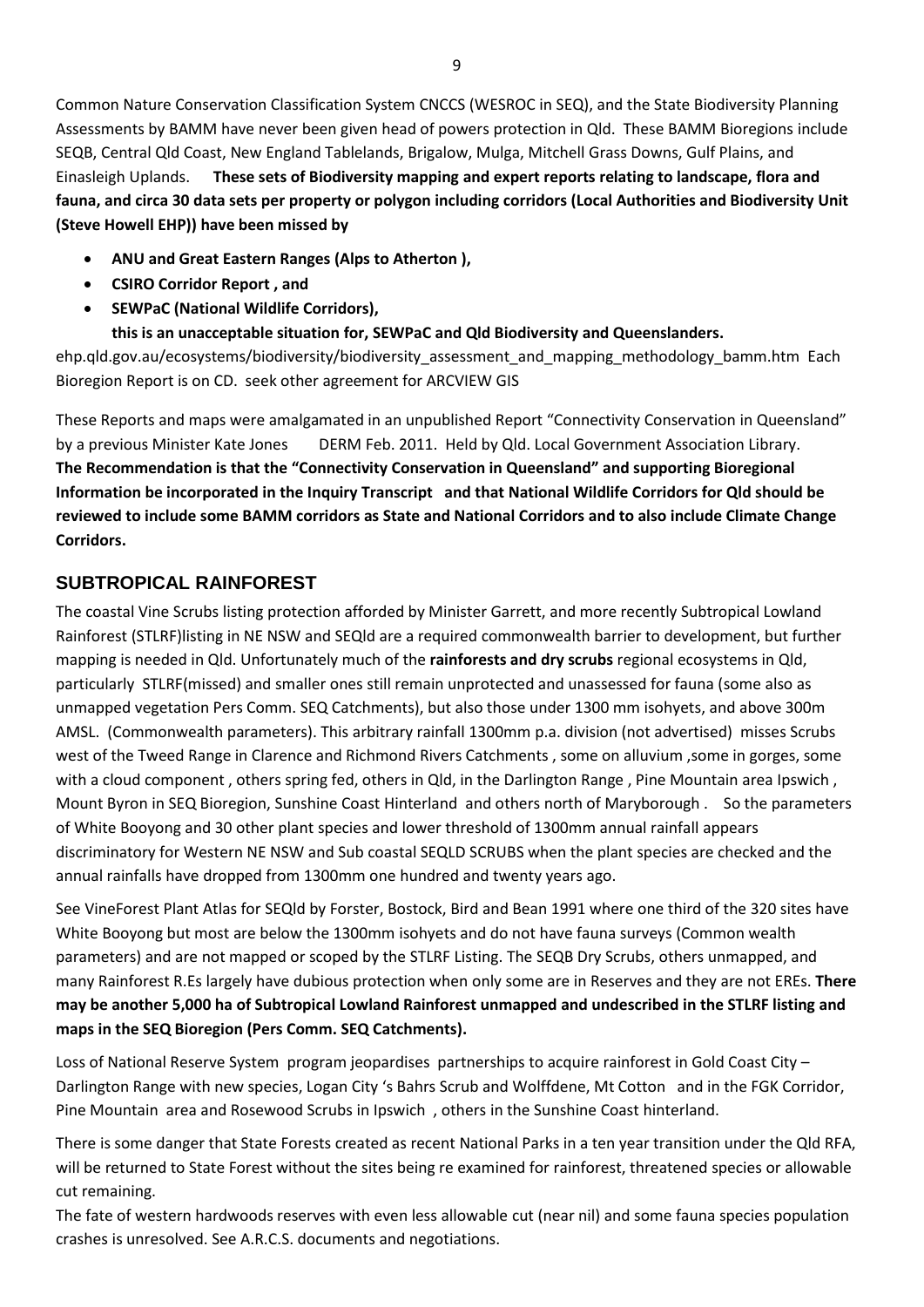**The Recommendation is that another fundamental EPBC Nomination is needed to pick up the pieces of Freehold Rainforest and Dry Scrubs from the Border Ranges- Lamington to the Main Range -Toowoomba to Rockhampton unprotected, some unmapped and not ground truthed.** This is relevant for migratory birds, bats and frugivores. Little has been undertaken on Migratory Rainforest Pigeons since Frances Chrome (N.Qld.)

## **KOALAS**

The Koala Senate Inquiry 2011 was not adequately informed in Brisbane and elsewhere by DERM and the Queensland State Planner, of the existence of:

- various and undisclosed Vegetation clearing /SLATS Reports/PMAVs
- Lack of public registers for PMAVs/Forest Practices/other EPA permits/L.A. Permits/CODE,
- a range of; koala and biodiversity reports , mapping and data bases,
- the perversity , unsustainability and lack of delivery of 5 vegetation, koala, etc. offset systems, and
- services and facilitation to the development industry provided by PIFU and other State Agencies
- Offsets Register /Ecofund collections
- Vegetation Clearing Exemptions/Community Infrastructure resumption override
- Amount of Koala Habitat to be cleared
- Adequacy of EPA and GHD Koala Habitat Mapping for SEQ

State Habitat Mapping still has not been undertaken to catch up to the AKF KOALA HABITAT ATLAS. This needs to be redone for Ipswich and Logan Cities, and undertaken in Scenic Rim Regional Council, Somerset Regional Council and western SEQ, as well as other Bioregions. A new version of Regrowth Mapping 2010 v2.1 (in 2012) has been published.

The tipping points for the 14 koala populations in SEQ (DERM) have not been disclosed The proposal by a KRN member to the Qld Minister to list the Koala as Endangered in Qld has been put off for 8 months and is unlikely to be so designated.

The status of Qld koala offsets and koala offset exemptions under the VMA and Koala Legislation is unsustainable and delivery of MOST offsets has gone missing. Possibly 100,000 ha of vegetation and koala habitat will be cleared under the SEQ Regional Plan 2010 and vegetation exemptions, Community Infrastructure and infill in peri urban and Rural Living Areas.

## EPBC ACT

The ability of the EPBC Act to temper this by saving koala habitat requires substantial changes to

- The interim Koala referral advice to proponents,
- definitions of Important Populations against a region wide population crash,
- the application of two more triggers, Connectivity and Bioregional corridors
- EPBC Act Koala Habitat Mapping, (not necessarily Airborne Remote Sensing –Reflectance)
- The Offset Process and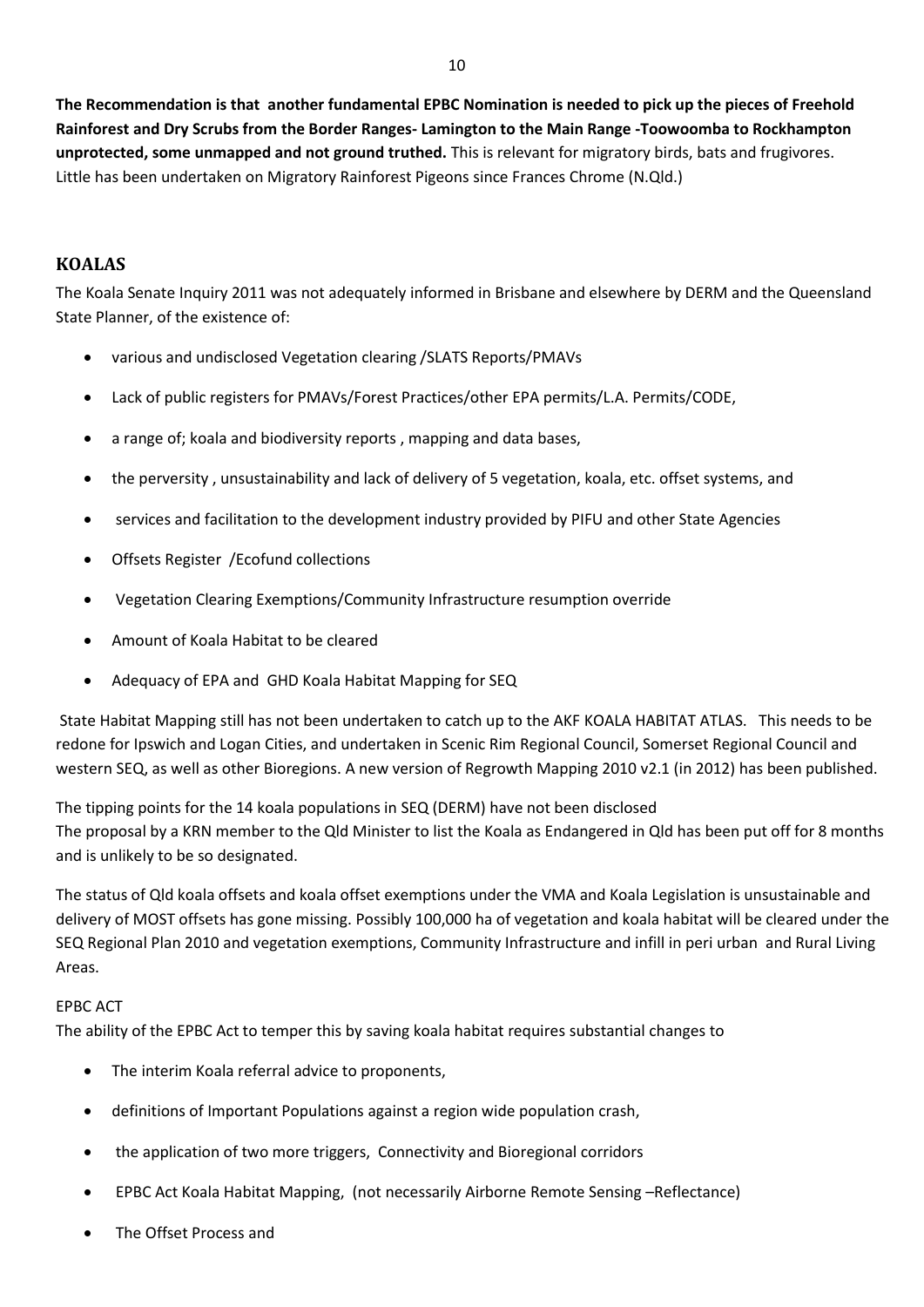11

- thresholds SCORECARD OF 6/10 and
- The Installation of prerequisites for green fauna infrastructure.

A DSEWPaC Koala Habitat Mapping atlas and/or a Mapping Standard are needed. Mapping should eliminate a major part of the unwritten policy workload in classifying 1200 kilometres of the east coast forests and freehold and inland bioregions koala habitat and perhaps filtering say 1500 ecosystems or vegetation alliances, and perhaps 120 trees used by koalas,-food trees and shade trees. This is not to necessarily deter pilot aerial remote sensingreflectance projects, mentioned by Senator Carr in Question time (ahead of AKF conventional mapping which communities and some Councils rely upon.) .However the Koala Habitat Mapping by airphotos, vegetation mapping (including regrowth) and field transects is the most robust science to date.AKF is apparently updating its mapping with new science based tools. A mapping standard would enable Community and Conservation Groups and some enlightened Councils to undertake mapping ahead of Infrastructure and other resuming agencies, developers and aggressive Local Authorities and TMR

The potential loss of toward another 100,000ha for residential and other development will see

- the retreat of lowland ecosystems ,
- loss of bioregional corridors and

• retreat /extinction of koalas to fragmented populations in the midlands and uplands of SEQ. The loss of certain gliders, small mammals and some birds will occur. These total losses will occur unless certain administrative and perhaps political actions take place

1. Implementation of the koala senate inquiry recommendations,

2. Sinking of the COAG Bilateral Proposal and

3. Early substantial changes to the; Interim Koala Advice to Proponents, Koala Habitat Mapping and the Offsets Policy,

There is considerable friction between big developers, and the EHP Koala Unit where lots in the limited SPRP koala areas have a possible \$30,000 a lot contribution for koala habitat offset(for clearing) to be paid to the Government. Developers are seeking several types of vegetation exemptions, koala habitat exemptions etc. and Major Project Status to avoid this. Destination of offset moneys remains an unanswered set of questions.

# **There is a considerable body of Koala and Biodiversity Knowledge that several organisations should have to calibrate against SPRAT as the information bases on; population tipping points, the necessary genome distribution, population X factors, . Local Authority Koala data bases and current koala populations are largely missing.**

The DSEWPaC policy of drawing information from numerous Branches and juggling the information is disturbing. The number of Branches which can have impact on Controlled Actions or Strategic Studies is disconcerting. The use of satellite reflectance in the Joint Koala Habitat Study in greater Brisbane /Koala Coast 1991 saw BCC and EPA withdraw their endorsement of the report and maps after anomalies in the mapping were exposed from field checking and other imagery.

The numbers of predicted controlled actions in Logan City are about 40 and IPSWICH possibly 30. ,

**The Recommendation is that the Inquiry view the Interim Koala Referral Advice for Proponents and the EPBC Act Offsets Policy and other bodies of koala knowledge ,and consider whether substantial administrative, koala program and legal overhaul is needed for both policies AND ABOUT 5 OTHER DATA SETS , in the greater public interest.** 

See Koala Attachment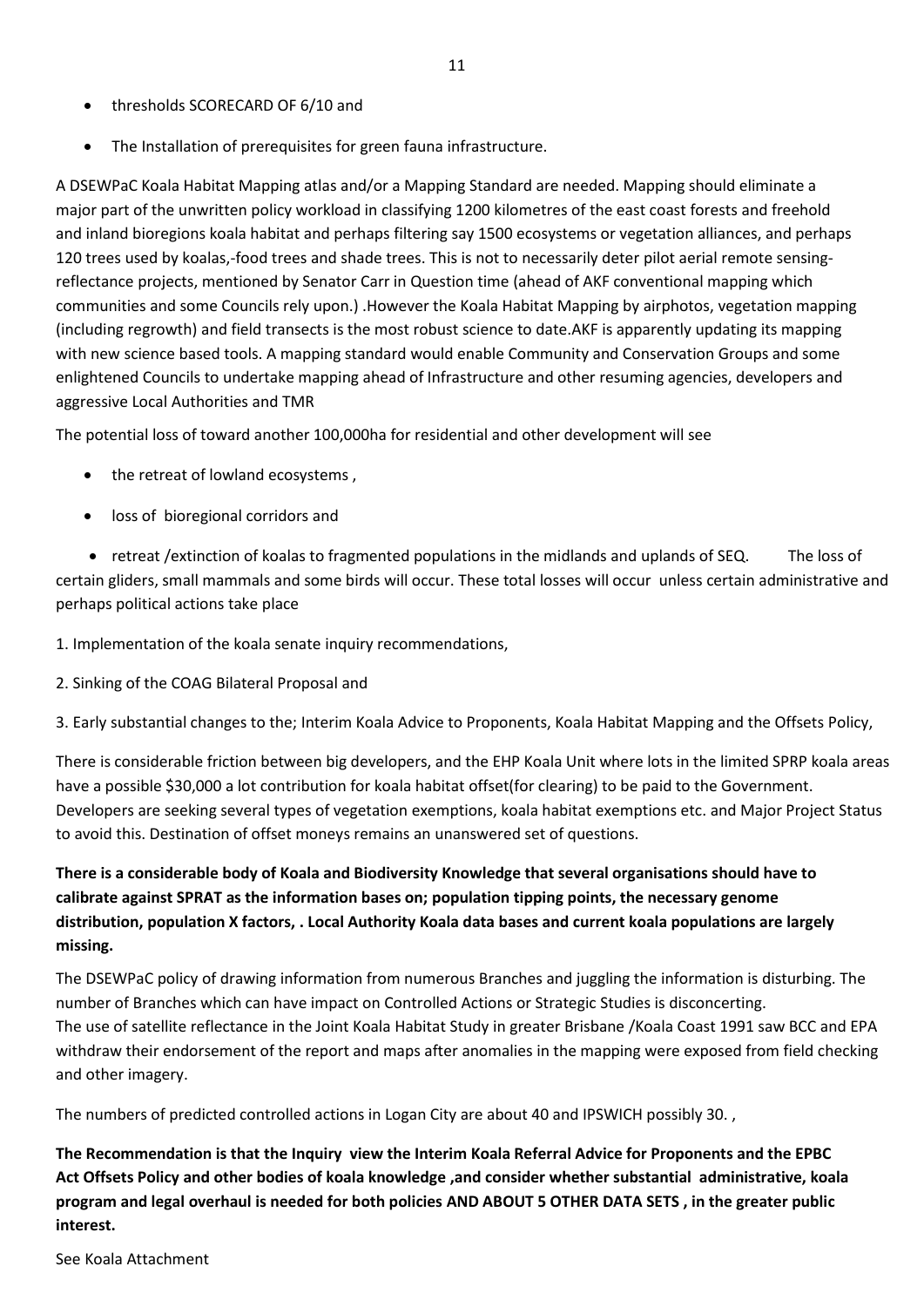# **QLD OFFSETS**

**State Offsets have not worked in South East Queensland and Central Qld for Terrestrial ecosystem tracts or threatened species, with singular exceptions. So further EPBC Act OFFSET amelioration, explanation and case studies are urgently needed for Local govt and Communities.** 

Other future Koala Habitat Land clearing facilitated by the Sustainable Planning Act, SEQ Regional Plan, Mining Act, the ULDA Act 4, Transport Acts & Community Infrastructure clearing override, the Vegetation Management Act PMAVs and other permits and the lack of delivery of Offsets has not been disclosed adequately or explained by Qld Government or DERM or developers<sup>1</sup>in the Senate Koala Inquiry.

**From examination of the offsets register (three registered) and case studies (below) and on ground interface, the local groups and communities know that Qld Offsets cannot implement "Connectivity Conservation" or rectify the damage inflicted by the mining and development industry, State Govt/Local Govt Resumption actions and ULDA**. This is exacerbated with the override of existing instrumental arrangements with deleterious resumptions of large community infrastructure (roads, power, water, gas etc) on natural core areas and corridors which mostly avoid offsets. The local outcomes via Qld Offsets have not and can not even mitigate these impacts. There are very few exceptions such as Compton Road Karawatha to Kuraby Green Fauna Infrastructure by Brisbane City Council prior to offsets.

**The Qld Govt and perhaps Local Authority Offsets for development and Infrastructure are unsustainable, largely undelivered and perverse<sup>2</sup> for the Queensland lowlands and coastline, given the prolific severance of core areas and corridors.** 

The stringency of equivalent offsets and the DERM rules, lack of budgets and lack of head of powers do not allow common sense compensatory/recovery land acquisition or real time or preparatory implementation of green fauna infrastructure. Other Agencies such as Council of Mayors, Ecofund and SEQ Catchments Offsets P.L. are other legal entities which can deal with Offsets.

A range of consultancies do brokering such as Earth share, GHD, Unidel, etc. (beating down the offset price?). SEQ Koala Offsets have been reportedly delegated by DERM (EHP) to Local Authorities since 2010. The Koala Offsets do not apply to Essential Koala Habitat and High and Medium Koala Habitat outside the three statutory SPRP Koala Habitat Areas

#### Qld. Offset Characteristics

 $\overline{a}$ 

These have undertaken several stages over time and processes are under review again.

1. They are not compensatory acquisition of bushland which is rarely undertaken. *IE DTMR has no statutory provisions for buyback. Powerlink has one near Tully Road Lyons (In the LCC FGK Corridor)*

- 2. They may not be like for like RE or equivalent status
- 3. They are not compensatory in providing Green Fauna Infrastructure for severances
- 4. They are not compensatory in providing real time "transitional ecology "adjacent and prior plantings or real time or sustainable Green Fauna Infrastructure
- 5. They are not bound to provide ADJOINING bushland but can provide insufficient \$ in lieu

 $1$  Mr Engerman from PEET at Greater Flagstone in Senate Inquiry Brisbane

 $2$  Simon Warner CEO SEQ Catchments 2011 pers. comm.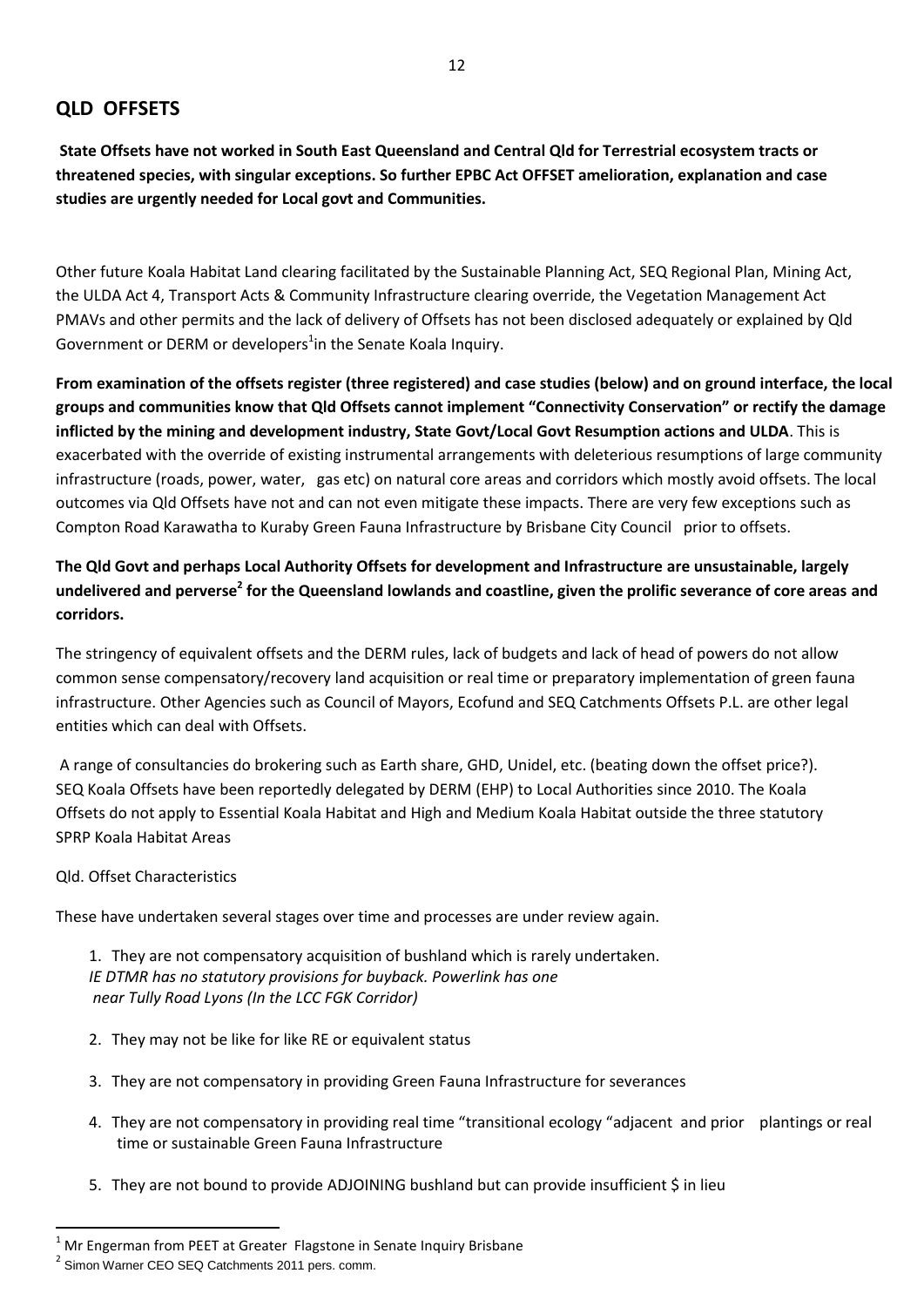- 6. Many of the sites south or west of Brisbane do not have an adequate baseline flora and fauna surveys for the subregion or an adequate or up to date EISs for the projects
- 7. Many sites are bare ground or part regrowth.(*DTMR Beenleigh Beaudesert Road /Tallagandra Road Intersection/Wuraga Road Offset near Mt Warren Hill new plants-no bridge)*
- 8. Majority of sites are not new reserves or do not have sufficiently secure tenure. Some have Fauna Refuge status
- 9. They are largely spatially separated from affected site(s)
- 10.They are rarely pinpointed or selected as Remnant Vegetation
- 11.There is no: third party objection, appeal or scrutiny of Offsets or reports.
- 12. In some cases there is lack of delivery of any offsets
- 13..There is unusually large timeline disparity in delivery of offset after previous vegetation loss/construction
- 14.There are other inequities like lack of:
	- a. An up to date Register, (three cases) , and,
	- b. Management Plans
	- c. Management Plan Register
	- d. The use of CODE or other secret instruments
- 15. Some offsets appear to lack settlement (*DTMR \$517,000 to Ecofund redirected to....? SEQWaterGrid not settled, Only three cases on register)*
- 16. Adherence to Local Authority Local and Subregional Corridors for delivery of offsets remains difficult to police without release of the environmental mapping, environmental databases and reserve systems by Local Authorities (BCC, ICC, RCC, and LCC).
- 17.Some destinations for major rehabilitation are within 1in 100 floodline envelopes
- 18.There is no separate offset for Old Growth Forest or old growth remnant trees estimated as worth hundreds of thousands of dollars each.

#### **SOME MALATTRIBUTES**

- A. There is generally a spatial and timeline disparity from many affected sites with a distant offset destination (such as Southern Recycled Water Pipeline (*Ipswich to the Port of Brisbane offset located at Red Rock north of Gatton at 400m AMSL)* Destination sites lack value sets for equivalent intrinsics, landscape, flora and biodiversity.
- B. General absence of Baseline Studies and Accessible Environmental Data Bases are evident for projects outside of Brisbane City, Sunshine Coast, and Redland City. Usually desktop.
- C. CODE provisions equal the X FILES across a suite of legislation (such as invisible clearing permits, invisible offsets, no notifications and few management plans)
- D. Few Management Plans for destination sites have been located except Red Rock
- E. There are inequities in the offset calculator, offset ratios. TMR offset calculator
- F. There is no scrutiny in the bargaining down habitat losses or offsets and entitlements
- G. There are few vehicles to change the system across at least six major Acts/Resumption Acts.

This goes back to the lack of Heads of Power and broad scale inefficiencies in State Development and Public Works Organisation Act, SPA, Environmental Protection Act, Veg Management Act and Koala/Offset Guidelines and SEQ Regional Plan to buy back riparian or adjoining bushland.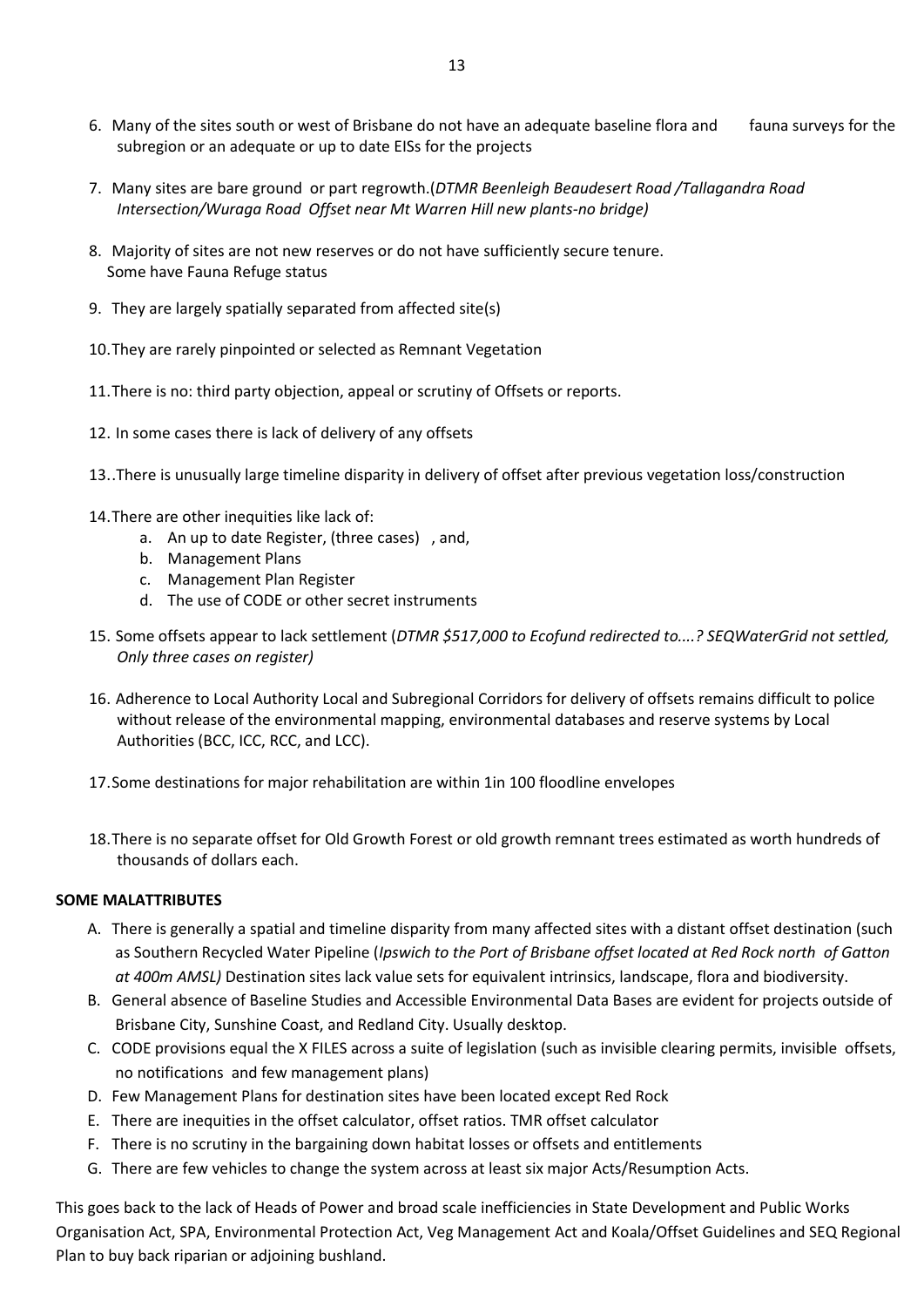See Fast tracking SPP 2/2012 and red tape/green tape cutting 9/8/2012

Another process promoted by Council of Mayors is a fast track system for Operational Works named DAPRA –OWLS. It is difficult to know how this operates with IDAS, rezoning (MCUIs) and whether it can be appealed to save rainforest or koala habitat (precedents).

**The Recommendation is that the Inquiry investigate EPBC Act Offsets to determine the principles, case studies and outcomes, and Capability of SEWPaC PROCESSES.** 

**The Recommendation is that EPBC Act Offsets for koalas and other species be largely avoided and not be delegated to the unsustainable and flawed Qld Offset systems under bilateral agreements.**

# *Table 1 Case studies offset list*

\*Indicates one or more MNES triggers

| 1. Allconnex Pipeline Logan Village to<br>100,000 new plants in flood compartment<br><b>Birnum Range - destination Oxley</b><br><b>Creek Forestdale</b><br>2. Southern Recycled Water Pipeline<br>28 ha at RedRock ERGON Some pole<br>suspect<br>logging thinning-unsustainable-inequitable<br>Some Fauna Infrastructure at Belmont Hills<br>3. SEQ Water Grid (ongoing) including<br>NIL - \$5,000 toward Quoll Survey-undeliverables<br><b>Mt Crosby to Nerang</b><br>\$517,000 missing. Some Fauna<br><b>DTMR Mt Lindesay Highway</b><br>Offset of<br>4.<br>Infrastructure delivery in 2022-MOONSCAPE<br><b>Munruben to North Maclean</b><br><b>DTMR Mt Warren Hill Cutting and</b><br>Offset is bare ground and plants site opposite. No<br>5.<br>clearing *<br>koala overpass at Mt Warren Hill to Offset Site and<br>Bahrs Scrub. Koala/Wallaby corridor reduced to10m<br><b>IN WIDTH</b><br>Koala Fencing and 3 Underpasses (with complex<br><b>DTMR gateway arterial Belmont Hills</b><br>6.<br>problems)<br>POST QLD BIODIVERSITY OFFSET POLICY Oct 2011<br>7. *DTMR/LCC Park Ridge Connector<br>only40 ha offered no site<br>100 ha footprint<br><b>KOALA QUOLLS</b><br>Approved by LCC 26/1/2012 TMR????<br>Battalion Installation (70ha)at Greenban  350 ha OFFSET inside GMTA No site to date in GMT.<br>8.<br><b>Military Training Area</b><br>approved<br>42 ha calculated. JANUARY approval date 2013<br>9.<br><b>KOALAS QUOLLS</b><br>*ENERGEX P/L Loganlea to | <b>CASE STUDIES OFFSET LIST</b> | <b>LAND OUTCOME</b> |
|---------------------------------------------------------------------------------------------------------------------------------------------------------------------------------------------------------------------------------------------------------------------------------------------------------------------------------------------------------------------------------------------------------------------------------------------------------------------------------------------------------------------------------------------------------------------------------------------------------------------------------------------------------------------------------------------------------------------------------------------------------------------------------------------------------------------------------------------------------------------------------------------------------------------------------------------------------------------------------------------------------------------------------------------------------------------------------------------------------------------------------------------------------------------------------------------------------------------------------------------------------------------------------------------------------------------------------------------------------------------------------------------------------------------------------------------------------------------------------|---------------------------------|---------------------|
|                                                                                                                                                                                                                                                                                                                                                                                                                                                                                                                                                                                                                                                                                                                                                                                                                                                                                                                                                                                                                                                                                                                                                                                                                                                                                                                                                                                                                                                                                 |                                 |                     |
|                                                                                                                                                                                                                                                                                                                                                                                                                                                                                                                                                                                                                                                                                                                                                                                                                                                                                                                                                                                                                                                                                                                                                                                                                                                                                                                                                                                                                                                                                 |                                 |                     |
|                                                                                                                                                                                                                                                                                                                                                                                                                                                                                                                                                                                                                                                                                                                                                                                                                                                                                                                                                                                                                                                                                                                                                                                                                                                                                                                                                                                                                                                                                 |                                 |                     |
|                                                                                                                                                                                                                                                                                                                                                                                                                                                                                                                                                                                                                                                                                                                                                                                                                                                                                                                                                                                                                                                                                                                                                                                                                                                                                                                                                                                                                                                                                 |                                 |                     |
|                                                                                                                                                                                                                                                                                                                                                                                                                                                                                                                                                                                                                                                                                                                                                                                                                                                                                                                                                                                                                                                                                                                                                                                                                                                                                                                                                                                                                                                                                 |                                 |                     |
|                                                                                                                                                                                                                                                                                                                                                                                                                                                                                                                                                                                                                                                                                                                                                                                                                                                                                                                                                                                                                                                                                                                                                                                                                                                                                                                                                                                                                                                                                 |                                 |                     |
|                                                                                                                                                                                                                                                                                                                                                                                                                                                                                                                                                                                                                                                                                                                                                                                                                                                                                                                                                                                                                                                                                                                                                                                                                                                                                                                                                                                                                                                                                 |                                 |                     |
|                                                                                                                                                                                                                                                                                                                                                                                                                                                                                                                                                                                                                                                                                                                                                                                                                                                                                                                                                                                                                                                                                                                                                                                                                                                                                                                                                                                                                                                                                 |                                 |                     |
|                                                                                                                                                                                                                                                                                                                                                                                                                                                                                                                                                                                                                                                                                                                                                                                                                                                                                                                                                                                                                                                                                                                                                                                                                                                                                                                                                                                                                                                                                 |                                 |                     |
|                                                                                                                                                                                                                                                                                                                                                                                                                                                                                                                                                                                                                                                                                                                                                                                                                                                                                                                                                                                                                                                                                                                                                                                                                                                                                                                                                                                                                                                                                 |                                 |                     |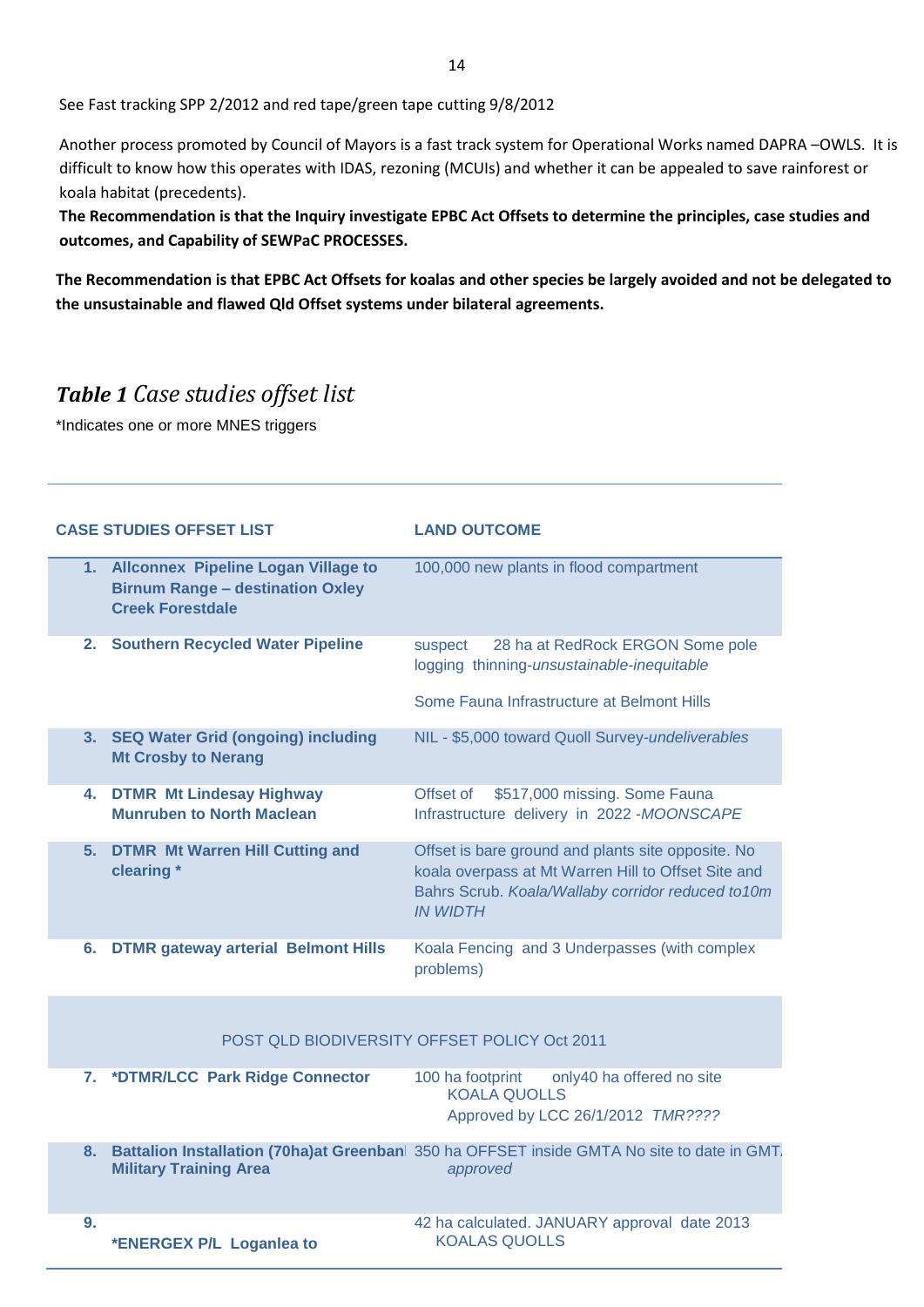| Jimboomba crosses Logan River x5                                                                               |                                                                                                   |
|----------------------------------------------------------------------------------------------------------------|---------------------------------------------------------------------------------------------------|
| 10. *Mt COTTON BARRO QUARRY - a<br>new D.A. pending                                                            | SubTropical Lowland Rainforest. 28 Koalas on site                                                 |
| 11. *One Network Plan (LCC& DTMR)<br>plus PRC. 47 proposed 4 lane roads<br><b>ABOUT half in Koala Habitat.</b> | Very limited Qld Offsets. MOU DENIED                                                              |
| 12. . * ULDA Sites Satellite Cities<br>Yarabilba. Greater Flagstone (11)<br>centres), and Ripley               | All clearing can proceed except in certain Riparian<br>Zones. Deficient/ non existent EISs, PMAVs |

# **OTHER OFFSET CASE STUDIES NOTES**

 The Allconnex pipeline Logan Village to Birnum Range was positioned in roadways where Old Growth Eucalypts existed. Little documentation is available. as Allconnex is dissolved and taken over by Logan City Council. The number of Old Growth Trees is not available. The Offset is 100,000 new plants largely below the 1:100 Flood line at Greenwood Lakes Forestdale in Logan City on Oxley Creek.

- 1. Southern Recycled Water Pipeline (completed). The final EIS for this has not been available. Some Community Grants were made. The land Offset is not apparent.
- 2. SEQ Water Grid remains uncompleted. The unconstructed linkage Cedar Grove Weir to Karawatha by Linkwater goes through Koala and Quoll and Wetlands habitat. This is particularly unacceptable between Logan River at Chambers Flat (Wetlands (22 species of frogs and aquifer& Quolls) to Berrinba (Koalas) Adjoining the unacceptable Park Ridge Connector. Submitted to SEWPAC 2011
- 3. DTMR Mt Lindesay Highway at Munruben to North Maclean involved clearing of Endangered Regional Ecosystem, Koala Habitat etc. 12 ha and more. Quolls killed on the Road. Underpasses, Glider Poles promised. Absolute moonscape. Cuts two Bioregional Corridors-no buyback The outcomes while subject to unheeded consultation had no appeal rights. Most actions appeared to be CODE. More stages proposed North Maclean to Beaudesert.

## **QLD GOVERNMENT RESPONSIBILITIES**

The report from the Qld Government Minister Andrew Powell appears to be severely abbreviated and edited in SUB 130. This provides less than scant information for the 7 Terms of Reference. Many of THE EPBC Qld Ecosystem Listings require field Remapping :-Coastal Vine Scrubs in Cape York , SEQ Subtropical Lowland Rainforest and what is left of the Brigalow listing and Bluegrass Listing in the Brigalow Bioregion after mining and mining lease applications and infrastructures.

"Clearing of Vegetation"

The latest SLATS Report and Mapping 2010 still has not been released.

The amount of PMAVs issued Curtis Coast to Coolangatta lists 27,000 ha of clearing predicated some koala habitat (This needs clearing verification against Nearmap or Quickbird etc.). Another 64,000 ha of Remnant Vegetation largely koala habitat, remains inside planning schemes (SEQ Catchments 2008). A similar amount of regrowth (koala habitat) inside the Urban Footprint, Rural Living area and some peri urban /broad hectare study areas exists. About half the rainforest Regional Ecosystems remain unprotected.

Loss of SLATS staff, other staff is not mentioned

"Koalas" See other Chapter p10and Koala Attachment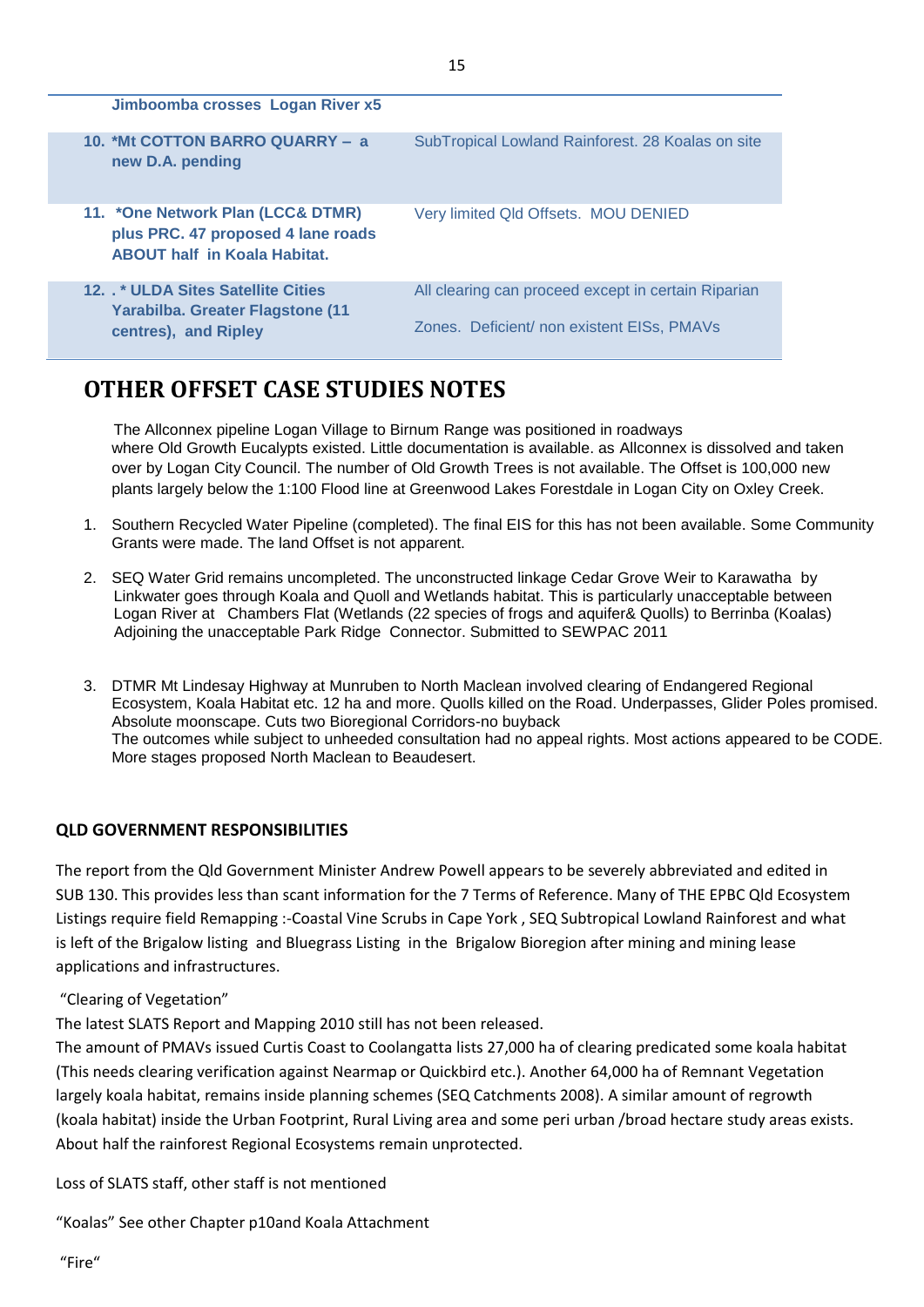Three items listed for wildlife and flora guidelines in fire zones, do not have resourcing, funding, retrieval and interventionist capability.

About 5,000 ha of largely reserves in White Rock, Spring Mountain area in Ipswich and Logan Cities' (FGK Corridor) were badly burnt out in rough country in November 2012.Recolonisation of this area by small mammals, Quolls and arboreals is unlikely for some time, given previous fire events circa 2008 and subsequent unsuccessful wildlife surveys (except migratory bird species swift parrot).

Fire Histories and reporting and arson detection appear to have fallen behind other States. Resolutions by a lot of Fire Committees in QLD and C/W are not public information.

The Review of FABCON Burning Regimes is warranted in terms of the need of exclusion of some vegetation groups (melaleucas and wet sclerophyll) and the high frequency rates of burning, large tract sizes affected and lack of fauna based precautions. The future of Old Growth Trees, food webs, some fauna and the insects which reduce forest floor fuel loads: dung beetles and leaf eating moths is at serious risk with these unsustainable practices. The only insects left in leaf litter after fires are spiders, ants, several species .which can go down holes.

Micro mosaic Burning (Sands D.and C.Hosking), a 3-5ha patch burning practice, is largely rejected by FABCON Member Agencies.

Controlled Burning fire regimes have denuded half of Daisy Hill State Forest of Old Growth leaving foxholes 2 metres wide and a metre deep, since logging ceased in 1989.

#### "Inappropriate Grazing Regimes ".

There are serious indications that the LNP Government is considering deleteriously Alienating (Freeholding) the leasehold lands of Qld (67% of Qld). Many areas of the Great Dividing Range, the Gulf, Desert Lands and Cape York require National and Local values Assessments. The Delbessie agreement quoted affecting the selecting of and protection of ,cultural heritage , National Reserve System and other National Parks with tenure change, will disappear earlier. Leasehold controls on total grazing pressure will disappear with freeholding.

At a local level some areas of sparse woodlands, often in absentee ownership feature 80% native grasslands which remain unmapped near Wyaralong and Woollamin Creek in SEQld. (Pers Comm. Dr Don Sands). These grasslands remain undocumented east of our coastal ranges. Numbers of forest grazing blocks/bushland in the Wyaralong Flinders Peak- Greenbank- Karawatha Bioregional Corridor (FGK) near Greater Flagstone have been acquired by corporates and speculators near Flinders View, and Rice Road Undullah promoting pressure for further Urban Footprint Jump Out. Threatened species in these areas include Brush Tailed Rock Wallabies, Bettongs (locally) and possibly Quolls and unmapped rainforest (14 spots in LCC)

#### "Pests and Weeds."

The weed advance appears formidable with unmanaged areas turning into weed cities, in peri urban areas. The resourcing of eradication of wild dogs, foxes, feral cats and pigs is not enough, seriously impacting on Cape York (pigs) and coastal areas. These are all seen on infra red cameras in peri urban, rural areas and wetland areas,- Groups trying to protect Quolls, phascogales, koalas ,small mammals and birds in proposed or extended reserves. Wild dogs are increasing.

#### "Waterflow Regimes and WaterQuality."

Not enough water quality monitoring is undertaken or tied to new legislation over broadscale landclearing for mega development (Greater Flagstone and Yarabilba satellite cities flowing into the Logan River)

The proliferation of Carp and other species in our coastal Rivers follows Victoria and NSW and is unsustainable and requires legal and regulatory change to enable community action.

"Climate Change " Climate Change group in EHP does not exist.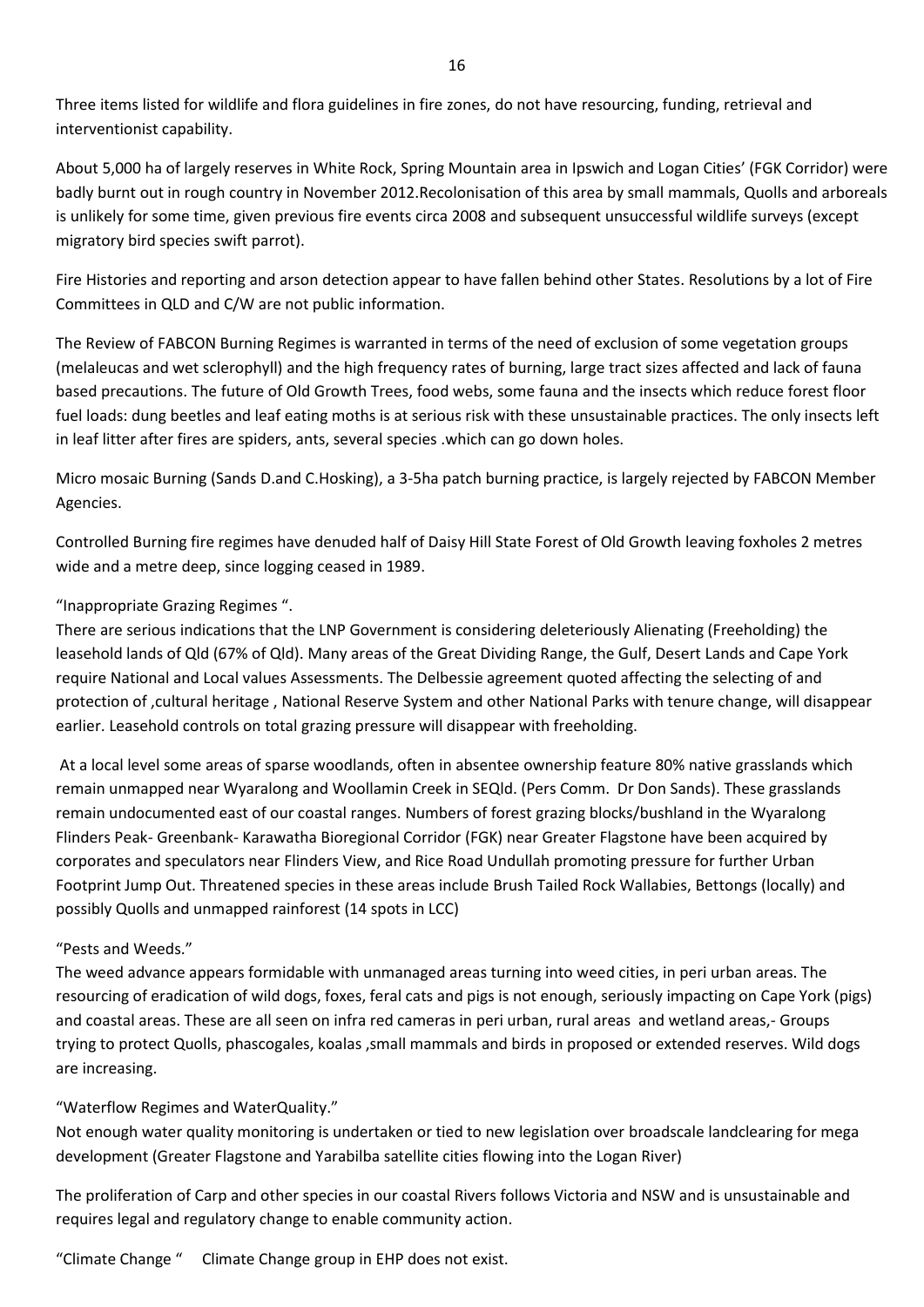"Recovery Plans."

The Back on Track system has been successful for the Richmond Birdwing Butterfly. (Dr Don Sands and WPSQ) The status of the wider program is unclear. Another 30 threatened species have some refined mapping and reporting and criteria undertaken by consultants, but the delivery is unknown.

"Critical Habitat."

The status under 3 tiers of Government warrants clarification

#### **WENTWORTH GROUP REPORT.**

The Wentworth Group of scientists mentioned and very highly respected advisors have recommended a Healthy Landscapes and Development Planning Program (HLDPP). However a suite of contentious initiatives by the Group 2.0 -2.3 have poor or unproven case histories in Qld. given the statutory limitations and recent anti environment outcomes inside; EHP , Premiers/COG , DIPSID and the Office of the Minister for Economic Growth (MEG) previously ULDA.

The proposed Bilaterals with Qld are seen as the death knell for many Qld koala populations and increased open slather for developers and mining companies in a return to the 1970's era because of the inadequacies of the components of the Qld suites of policies, programs and legislation which are not best practice. This QLD framework is to be further deconstructed to facilitate development and infrastructure in line with the LNP 4 Pillars Policy.

Regional and Strategic Studies under the EPBC Act proposed potentially do not have the depth, resources or baseline environmental information and it is difficult to see how local and regional values can be protected and enforced outside the GBR processes.

**The Recommendation is that the institutional threats and BCA, COAG and UDIA reports require an Inquiry Response different to and beyond the Wentworth Report.** 

# **OTHER TOPIC AREAS**

#### Mobility of species.

This is used as a Qld agency deterrent argument to counter creation of reservation of specific reserves for single and multiple species e.g. Rock Wallabies and Spotted Tail Quolls, etc. Extreme ranges, by dispersing male koalas, and tracked quolls of 25kms and Gliders exceeding 75 metres volplaning in very Tall Forests across roads in southern Australian states should not be used as the "norm". There is sometimes an inability to pinpoint core areas or refuges used sometimes with shelter but without sufficient food sources (fire impacts).

#### **Coastal Ramsar**

These sites rarely include upstream wetlands on tidal rivers, which form different types of seasonal/occasional or flooding or freshwater wetlands. Such areas include Carbrook, Cornubia, and Eagleby Wetlands in Logan City (Eagleby Wetlands has 230 bird species) on the Logan and Albert Rivers. These warrant further tabulation on the Mary, Fitzroy River, Pioneer and Burdekin Rivers

# **THREATENING PROCESSES.**

THREATENING PROCESSES may include conventional physical threats, but a proportion are outside the EPBC Act: - Institutional threats by Agency excision, loss of principles or instruments such as referral coordination, or perverse outcomes and fiscal cuts /omissions or deterrents and loss of programs/staff such as the koala unit, and entire Land Resource Unit DIPSID .

The current deconstruction of the SEQ Regional Plan (27 policies and loss of Land Resource Branch)and loss of Referral Coordination between Qld Departments and Local Authorities on rezonings , infrastructure , Local Plans is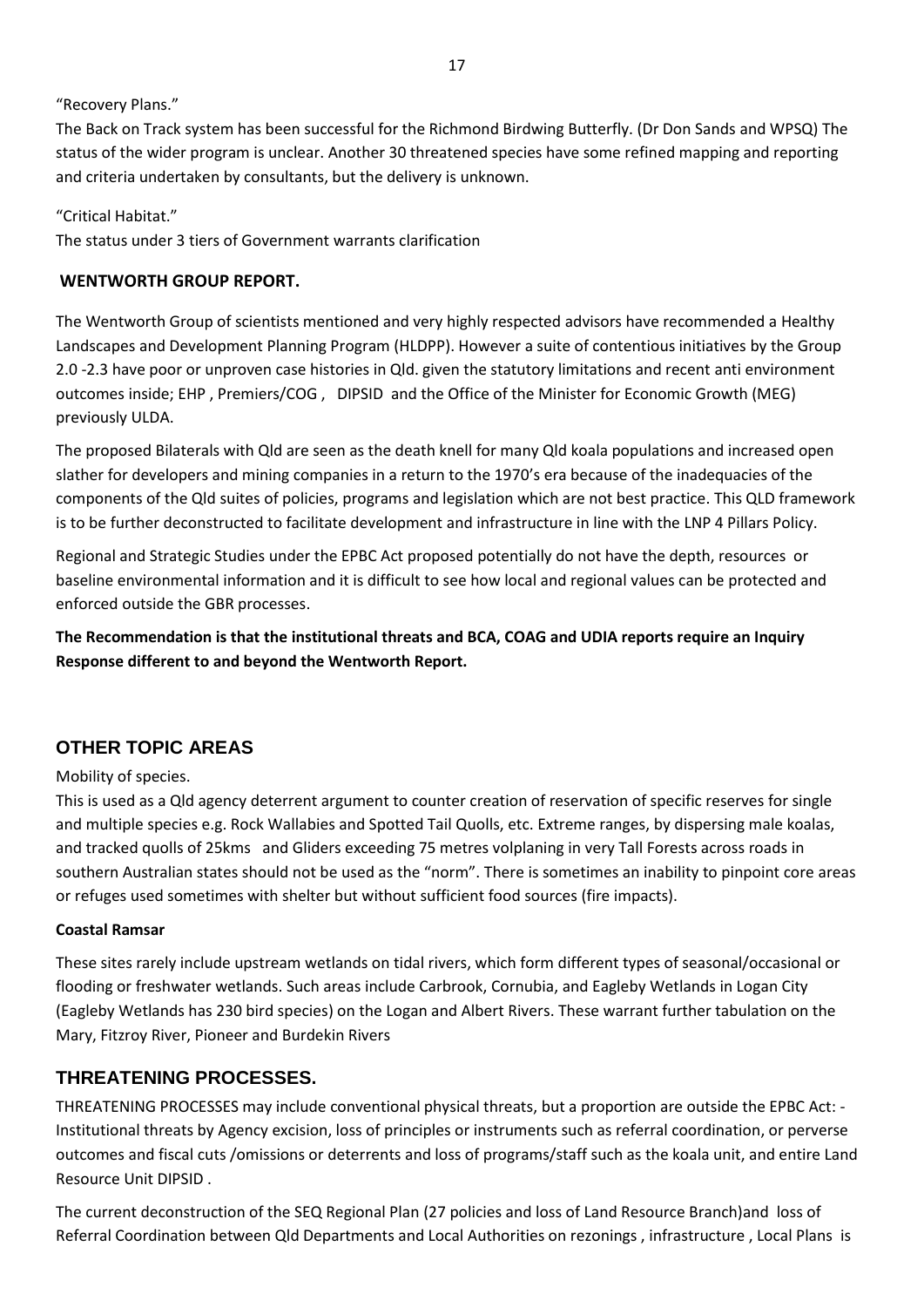an expanding problem for the environment and particularly Vegetation and Biodiversity , with dead loss offsetting and clearing exemptions and crash through resumptions.

Whether EPBC Act pest abatement programs can be resourced for physical threats and resolution reached remains to be seen.

Some of the increasing threats include Feral Animals, Fire including arson , road widening and high speed roads, loss of Old Growth and other components of essential forest structure, Fragmentation of tracts(See SEQ Catchments Tract Analysis 2008), Urban Sprawl ,Infill and High Rise without compensatory Regional Open Space Acquistion, Land clearing and severance, Offset Advance and clearing offset exemptions.

Some of these threats have innovative, some costly and low tech/high tech remedies. Some remedies fall under Environmental Infrastructure and some should be funded by the Development, Infrastructure and Mining Industries, under no net loss principles and the precautionary principle.

While some Green Fauna Infrastructures have been pioneered by RTA (NSW), and comprehensively by **Brisbane City Council,** a compendium has been published as Fauna Sensitive Road Design Vol 2 TMR Qld. But it is not mandatory, some items are speculatory and few examples exist in Qld.

There EXIST a number of unconnected Environmental Planning Instruments across Australia which have yet to be coherently assembled for use across 3 levels of government. See Bahrs Scrub Attachment

**The Recommendation is that the Inquiry seek a variety of remedies to the threats including instrumental arrangements and low tech and high tech. Innovations .**

**The Recommendation is that the Inquiry assess the accumulated threat impacts to the National Reserve System Threatened Species and Ecological Communities and compare that CSIRO Climate Change threats.**

**The Recommendation is that Federal Road and Infrastructure funding should have an in built environmental component to cover fauna bridges, possum bridges, fauna underpasses, glider poles and boxes, and fauna fences.**

## **THREATS**

Threats such as permitted Landclearing and Mining/Extractive components have little solution as they will create extinction of species but by also burning and mining mountain tops (Hilltopping pers comm. Dr Don Sands and Qld Naturalists Hilltop Surveys) and creation of huge and semi continuous barriers and voids to Climate change corridors , and bioregional corridors(Mapped by BAMM) and further severing these bioregional corridors, -these barriers and voids perhaps a thousand kilometres long from Dalby to Collinsville and different barriers in the Pilbara.

The breaking down of Referral Coordination is occurring now. The future of SLATS mapping is at risk including annual mapping, monitoring and prosecution of Tree clearing

The lists of Qld. Institutional Arrangements which may affect threatened species and ecological communities are too extensive to list here.

The case exists for Biodiversity Hotspots on the Sunshine Coast but is not documented here.

## **The existing threats and emerging threats place even more species and ecosystems at risk. Some existing Threats are escalating Fire (arson on the coast), Development and Infrastructure and Feral Pests and Climate Change.**

The species which are going to go Vulnerable may be on some near threatened lists. The small mammals, small macropods and some frogs will go vulnerable because of ferals, over firing, lack of protection of; wetlands, natural and modified grasslands, and bushlands. Gliders, bats and some parrots face vulnerability, because of fires burning out old growth forest across some reserves, large tracts of forest grazing areas, and old growth trees totally in reserves and other areas such as Glider Forest at Larapinta.

For Regional Ecosystems it is possible to view Of Concern R.E.s which are likely to drop below the 10% threshold into Endangered R.E.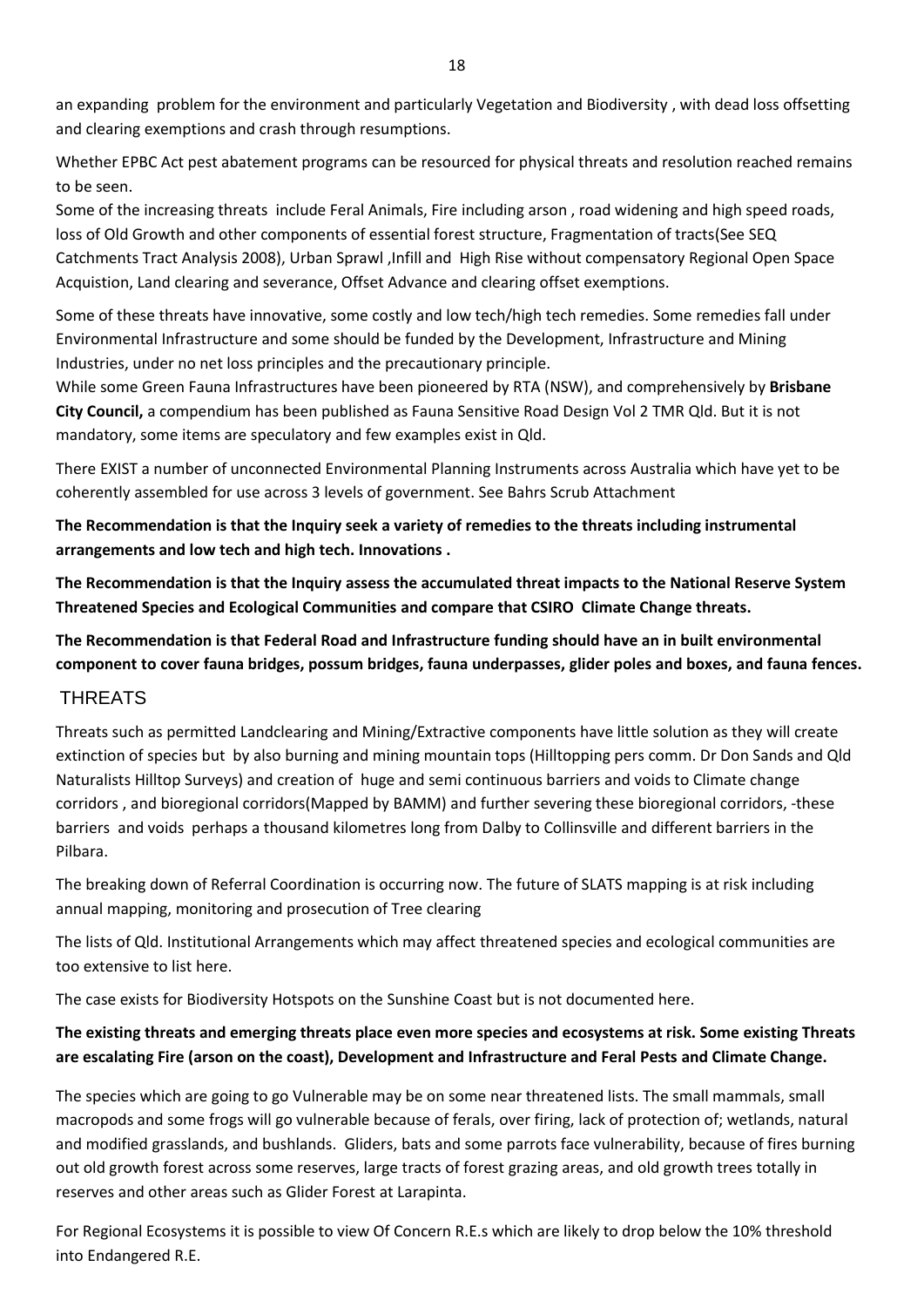The Bioregions and Landscapes under threat are:

Brigalow Bioregion; CSG and mining (clearing and pollution and tract/corridor severance) Infrastructure/Ports Western Hardwoods Ecosystems

Coastal Lowlands including some Coastal Sandmasses, Urban/Industrial development/Infrastructure/Port Development/, clearing, firing and ferals and resorts. This affects aquifers, wetlands, migratory land birds, shorebirds/waders

Southern half of the SEQ Bioregion -koala

Islands random urban and resort development

Waterways proposed Big Dams, mine pollution, feral fish likely to wipe out endemics

Hilltops firing, random mining and infrastructure Development

Wet Sclerophyll narrow ecotones some unmapped have high biodiversity little documentation

Dry Scrubs/Some Rainforest largely unprotected, few fauna surveys, numerous smaller dry scrubs unmapped *GBR and seagrass bed threats are well documented*

## **The Recommendation is that some threatened landforms and Major Vegetation Groups be reported on .The Landforms are Coastal Zone, Hilltops, Rainforest/Dry Scrubs, Brigalow Bioregions**

## CLIMATE CHANGE

CSIRO have reported repeatedly on this 2012 and 2013,however the choices to retrofit the landscape with watering points and habitat refuges and boxes, fence off tracts and join up corridors, use and replant bioregional corridors and use Green Fauna Infrastructure etc.are sketchy or not offered. The support for climate change corridors by parts of CSIRO are changing at 2012 P.8.

These climate change choices coincide with logical responses to urban sprawl threats and impacts which are forcing fauna out of old growth and other forest into; drier higher country, fragmented sites and some riparian zones.

Some of these threats like urbanisation, fragmentation/wedging , land clearing, isolation, **total grazing pressure and other feral invasions**, and fire have similar spatial ,and temporal impacts , but perhaps wider species impacts. These accumulated threats must be eliminated/minimised now to prevent an expansion of new threatened species.

Other initiatives like retrofitting water points/springs, using adiabatic and other water collecting devices, "keylining irrigation "in bushland, divining spring lines and aquifers, watering niche ecosystems in drought ,buffering core areas and corridors ,may appear experimental . However proven and documented joining up of larger severed core areas and corridors like Doraghys corridor near Lake Barrine and using Green Fauna Infrastructure(at Karawatha Forest .and by RTA), require endorsement and resourcing particularly on Bioregional Corridors .

**The Recommendation is that the Inquiry examines the extents and impacts existing climate change threats to species and ecosystems generally and compare them with CSIRO and other climate change reports**.

## **COASTAL LOWLANDS**

Very few reserves have been created under the ROL provisions of the Coastal Management Act and Coastal Plans. These have provided excellent tidal range maps and some Aquabamm wetland maps but without adequate head of powers to protect these wetlands or coastal ecosystems.

Coastal Lowland Ecosystems have considerably diminished with few large aggregations of Endangered Regional Ecosystems except east of Maryborough.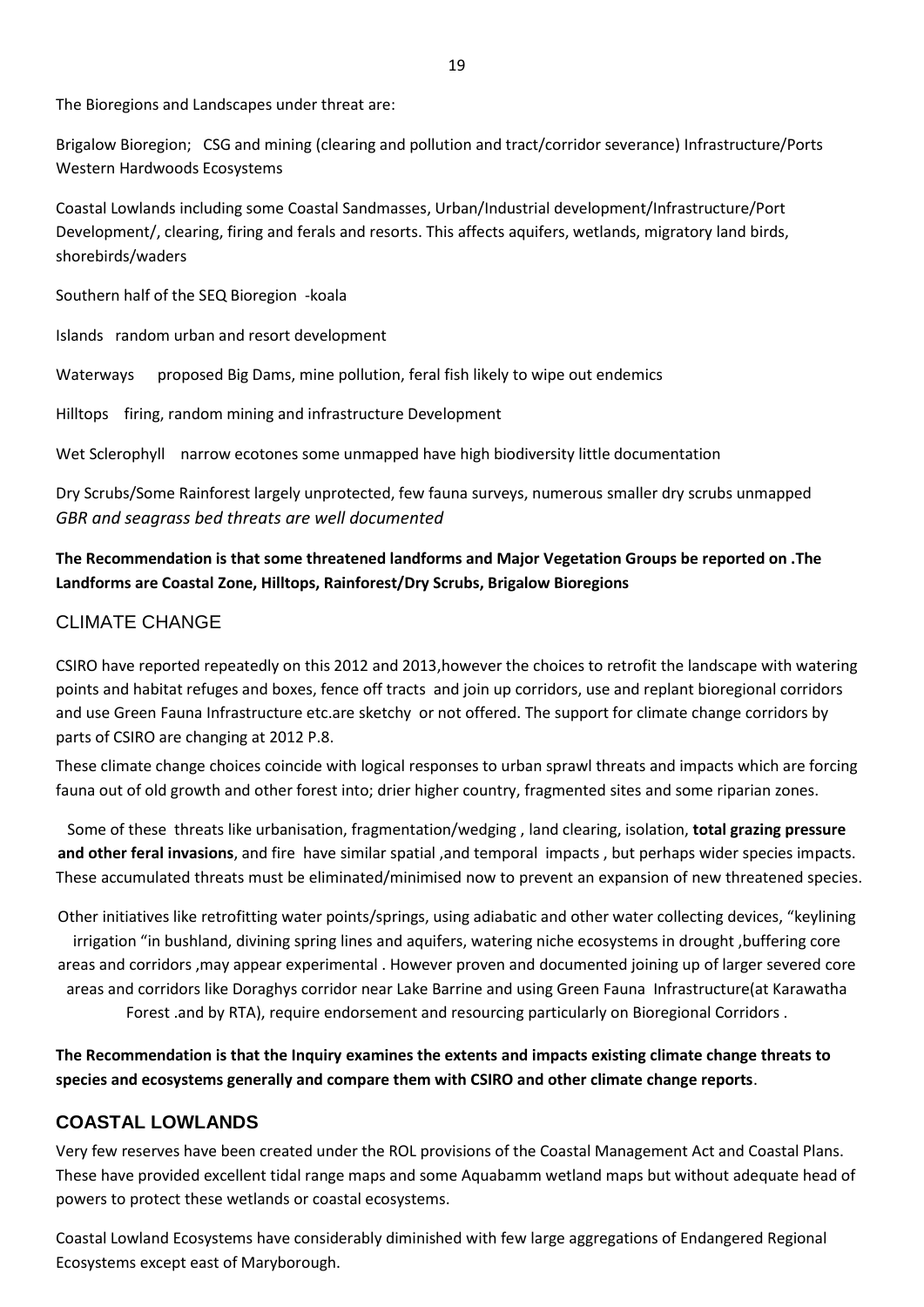By inspection from air imagery, Coastal Lowlands are under escalating threats with the loss of Coastal Plan Instruments, and parts of SEQ Regional Plan and Far North Qld Regional Plan, the aggregation of urban futures in planning scheme maps, as of right clearing, PMAVs, Port Authority expansions and Major Projects.

**With EHP Biodiversity reports and Maps SEQB, CQC, Brigalow (BAMM) and AES Wet Tropics, it is possible to interrogate the lowlands landscapes and other value sets by Biodiversity polygon , Lot on Plan and Regional Ecosystem,** also using the Digital Cadastral Data Base (DCDB 2012) , Qld Herbarium Remnant Vegetation Mapping2010 and Regrowth Mapping v2.1(2012), SLATS clearing maps, near real-time imagery say Near map, and the WWF/BREC Coastal Development Map 2006 (and perhaps Digitised Planning Schemes and Regional Plans if available)

See the SOE 2011 for 10km, 50 and 100km zones and cross referencing across Vegetation Management Groups on tables 8.6 and 8.7. Finer calibrating is essential with Regional ecosystems, wetlands, State significant habitat and state significant biodiversity.

WWF /BREC COASTAL MAP and REPORT 2006 lists about 230 projects and sites. Other areas require additional research. Similar current data should be retrievable from Great Barrier Reef Marine Park Authority. from Cape York to Bundaberg as they have printed such maps in the past of 187 sites.

#### **The Recommendation is that the Inquiry examine the Coastal Zone using GIS, SOE 2011**

**The Recommendation is that to enable a better picture of the Coastal Zone ,current data, existing and proposed development and maps be retrieved from the Great Barrier Reef Marine Park Authority and EHP**

#### **ROADS**

### **Road Widening and Linear Infrastructure**

These are proliferating in Greater Brisbane, Gladstone, Capricorn Coast, Mackay and Townsville and THE 300 Kilometre City - Bundaberg to Ballina including Sunshine Coast and Hervey Bay.

New Roads, Road Widening, Black spots FUNDING and Arterials, Powerlines and pipelines are the big hitters causing; fragmentation, severances, edge effects and flat fauna/local extinctions and feral access. Some of the Majority of Transport Funding trickles down from Federal Funding to State to Local Government. There are several hierarchies for funding, knowledge and education and standards forming an ironclad culture which avoids, some economic, social, environmental and needs assessments.

Major Regional Road Network Studies and Regional Powerline Network studies are undertaken without identifying environmental hotspots, tracts and Principles, together with environmental funding needs.

The Manual for Uniform Traffic Control Devices MUTCD is the one of the major institutional problems facilitating fauna road kill. It does not have any ecological input. So roads through reserves, Core Bushland and past fauna pinch points remain at unsustainable high speeds. High volume and higher speed 2 lane roads in bushland have high road kill numbers (See Mt Cotton Road Koala Coast -Dr Deidre DeVilliers Koala Unit EHP). The roads jumping to 4 lanes have near continuous high speed, high volume traffic usually fatal for gliders, koalas, macropods and reptiles. The koala ladders and animal holes on/under New Jersey Barriers (TMR) and designed Glider Pole median strip devices (TMR, RCC?) appear to be high risk and speculative devices. Koala single log overpass bridges under construction are an unknown.

The Brisbane City Council has Green Fauna Infrastructure Underpasses, Overpass+ Glider poles, Possum Bridges and Koala Proof Fencing linking Karawatha to Kuraby Bushland across Compton Road Stretton. This success story and best practice has been well documented by Prof Daryl Jones Griffith University and published and taken internationally. Fauna proof fences are \$100,000 per kilometre.

Other innovations by TMR using Extended Domain Design (Ricky Cox) can drop road speeds narrow road construction footprints and infrastructure footprints to save glider launch trees, Old Growth Trees and sizeable roadside habitat and